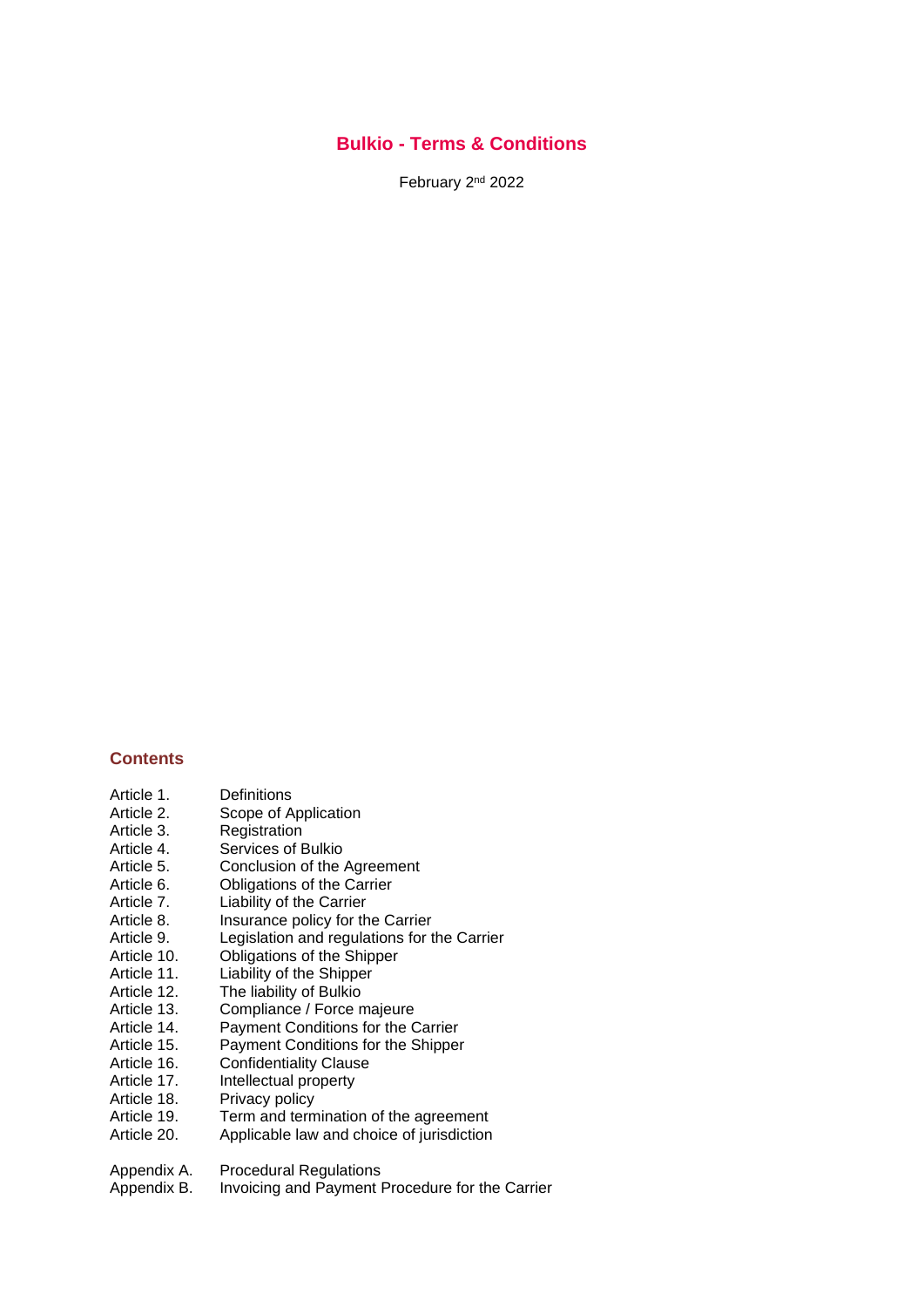## **Article 1. Definitions**

In this Terms & Conditions document, the following definitions shall apply:

- 1. **Client**: means the Shipper and the Carrier;
- 2. **Bulkio**: the private liability company according to Dutch law "Bulkio B.V", hereinafter referred to as 'Bulkio', who acts as an independent service provider.
- 3. **Carrier**: a legal entity that executes (bulk) transport services;
- 4. **Shipper**: a legal entity who grants an instruction for the execution of a Service into the Bulkio platform;
- 5. **Services:** the services offered by Bulkio as referred to in Article 4, also referred to as 'transport services'.
- 6. **Agreement**: the agreements entered into by Bulkio and the Shipper and Carrier, in respect of the Services to be performed, in which each party agrees upon the conditions per individual Service by means of an order-specific agreement entered into by Bulkio and the Shipper, and an orderspecific agreement entered into by Bulkio and the Carrier, and where all parties agree upon the general Conditions, applicable to all Services executed on behalf of the Client, therewith forming an integral part of both agreements.
- 7. **Conditions**: the conditions applicable to the Agreement, including the conditions as stipulated in this document, including the accompanying instructions in the Appendices;
- 8. **Platform**: the platform in ownership of Bulkio, accessible for Shippers and Carriers, with the purpose to register, support, communicate and assign the Services offered by Bulkio as referred to in in Article 4.

### **Article 2. Scope of Application**

- 1. These Conditions govern all offers, agreements, legal acts and actual acts relating to Services to be performed, insofar as these are not subject to imperative law. The Conditions apply to the legal relationship between Bulkio and the Client, including once the Agreement has ended.
- 2. Any contrary conditions or regulations of the Client are rejected and explicitly declared as not applicable, unless these Client specific conditions are accepted explicitly and unconditionally in writing by Bulkio
- 3. Additions, revisions and/or changes to the Conditions shall always be notified by Bulkio towards the Client by e-mail and a message service within the Platform, and only become binding upon the Client if accepted by the Client.
- 4. Insofar a provision from this agreement becomes invalid or in the given circumstances is unacceptable according to the standards of reasonableness and fairness, a provision shall apply between the parties which is acceptable, taking all circumstances into account and which as far as possible matches the intention of the invalid or unacceptable provision. The invalidity of a provision from these Conditions shall have no consequences for the validity of the remaining provisions from these Conditions.
- 5. Any deviation from these Conditions at any time allowed and granted by Bulkio, as requested by the Client on whatever ground, will not give the Client the right to assume and apply such deviations as being repetitive or fixed.
- 6. The Client is not entitled to transfer any rights or obligations arising from these Conditions or the Agreement to a third party, without written permission from Bulkio.

## **Article 3. Registration**

1. A Client can only make use of Bulkio services by creating a company account via the Bulkio platform. Completing the registration process includes the Client to provide company details as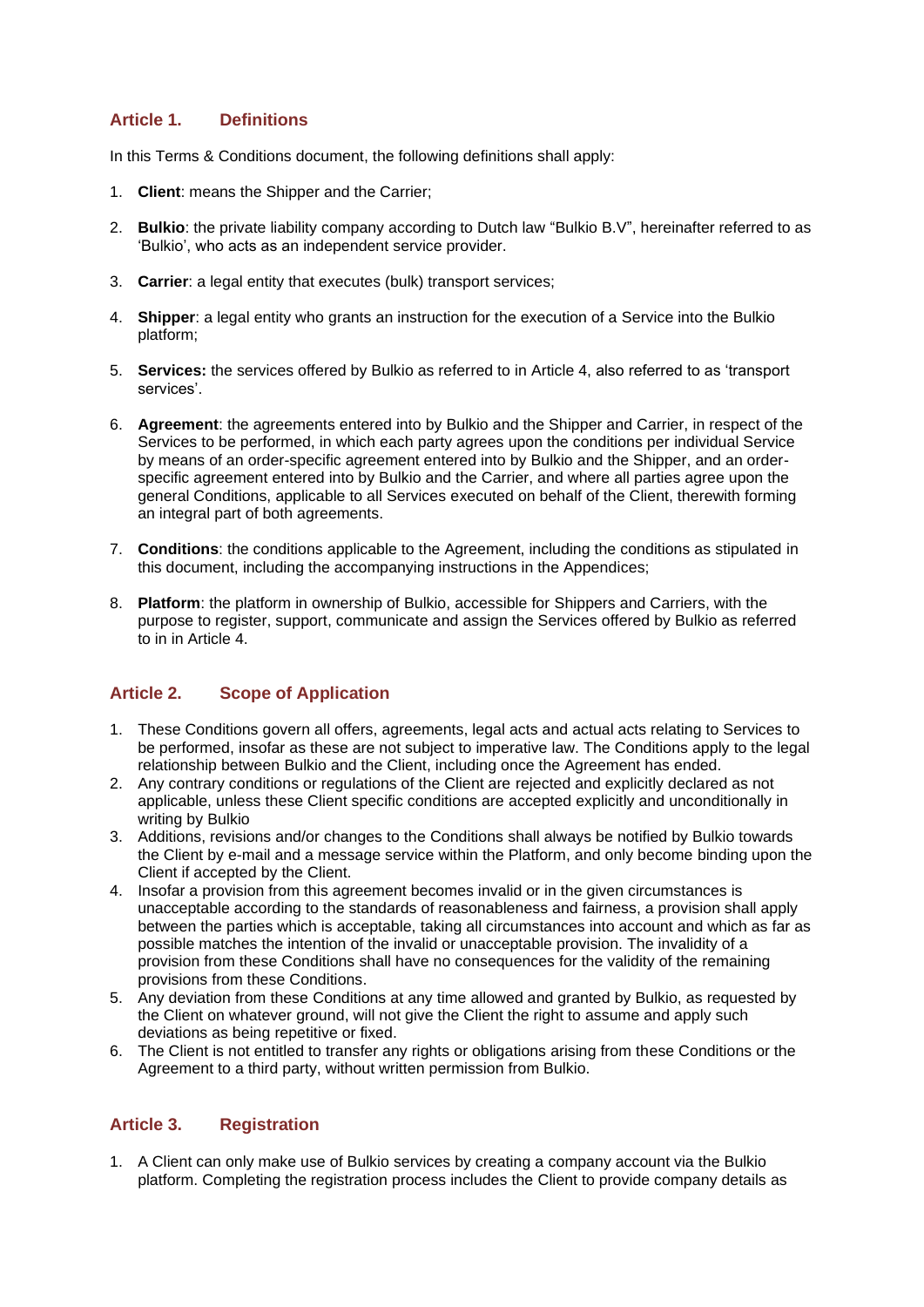requested. The Client agrees to provide truthful and accurate information when registering to use the platform. If the Client does not provide the requested information, it is not possible to make use of Bulkio services. The decision to accept a registration is in discretion of Bulkio, where decision can be made to revoke a registration at any time. Bulkio reserves the right to limit and/or block the clients access to services if any of the provisions in this agreement are not and/or no longer met.

- 2. The Client is only allowed to create a company account if:
	- a. the legal representative is part of a business entity that makes use of the service only for this business entity;
	- b. the legal representative is at least 18 years old;
	- c. the legal representative of Bulkio has all the rights and authority to enter into this on behalf of the Client and on behalf of Bulkio;
	- d. the legal representative uses the platform services in accordance with the provisions that are defined in these Conditions;
	- e. the Client is in possession of all the permits and licenses required by law to operate in the business connected to the Services as stated in Article 4.
- 3. The Client is responsible for maintaining the confidentiality of his password and account information. The Client is solely responsible for all activities that occur under his password or account and for any access to or use of the Platform by the Client or any person or entity using his password, whether or not such access or use has been authorised by the Client. The Client must immediately inform Bulkio about any unauthorized use of his account.
- 4. The Client is solely responsible for ensuring that the information about his company is up to date, company details can be amended via the Platform.
- 5. The Carrier is obliged to provide a pre-defined selection of company documents in order to complete the registration. This includes a valid transport license document, a valid company liability document and a valid transport liability document. Additional conditions that apply for the latter two liability documents are described in Article 8.

## **Article 4. Services of Bulkio**

- *1.* Bulkio has developed an online Platform to connect supply and demand in bulk cargo. In order to achieve the intended goal, Bulkio acts as an independent intermediary. Bulkio concludes transport contracts with Shippers in its own name. Bulkio then has the products transported by independent Carriers, with whom Bulkio also concludes transport contracts. Bulkio does not act as a Carrier. Transport is executed by making use of transport equipment owned by Carriers. Bulkio does not own or operate transport equipment.
- 2. A Service can be initiated by the Shipper by creating a price request via the 'Create order' module in the Platform. The Shipper is obliged to provide all order information necessary for both Bulkio and the Carrier, including the load location, the unload location, the product to be transported, the requirements to execute the transport, the pricing method, together with other relevant order information.
- 3. The price requests are assessed by Bulkio. In case of approval, the shipper is informed and receives a price offer. Bulkio does not guarantee that each price request of a Shipper is accepted. In case of disapproval, the Shipper is also informed including reasoning for rejecting the request.
- 4. The Shipper can decide to confirm or reject the received offer. In case of confirmation by the Shipper, the price request is converted into an actual transport order.
- 5. Bulkio guarantees the execution of a transport order under the strict condition that appropriate transport capacity is available. If appropriate capacity is available, the product will be transported in line with the agreed terms and price conditions
- 6. Bulkio publishes the Shipper order as a transport offer to a selection of Carriers in their network. Bulkio is responsible for the selection of Carriers, who will be invited and granted access to the offer. With this invitation, the Carrier becomes able to view the offer and eventually place a bid, which reflects the price for which the Carrier is willing to perform the service.
- 7. The price offers stated by Carriers are reviewed by Bulkio, taking into account the order requirements as specified by the Shipper. Subsequently, a Carrier is assigned by Bulkio to the transport order. After a final confirmation by the Carrier, the transport order is awarded and the Carrier enters the obligation to execute the transport order as requested by the Shipper.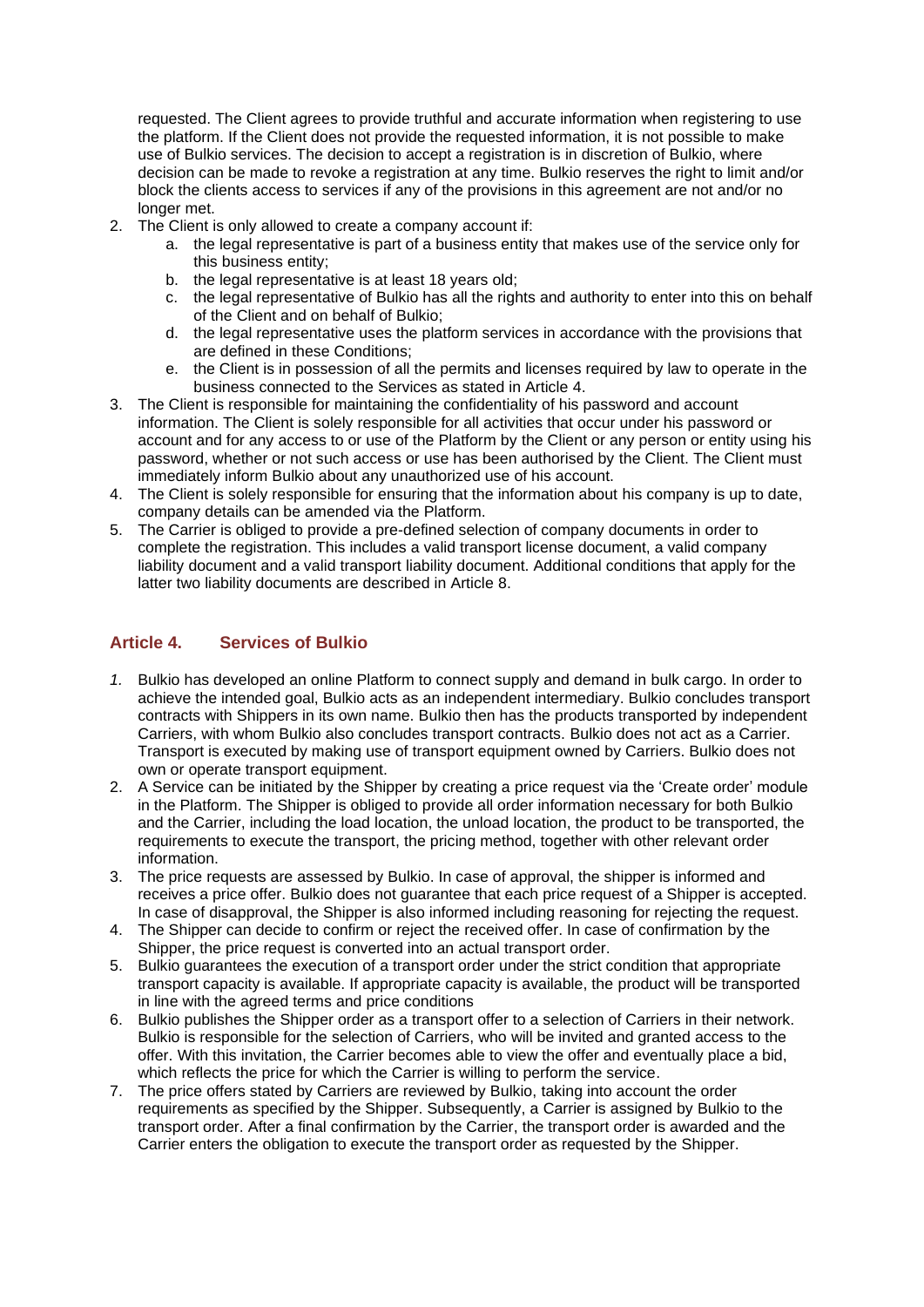- 8. At the moment a Carrier is assigned to the transport order, the Shipper is informed that the order is moved into status 'planned' via the Platform. The Carrier receives a notification which includes all relevant order information (order details).
- 9. Bulkio does not warrant the suitability of the service for the purposes of the Shipper.

## **Article 5. Conclusion of the Agreement**

- 1. All offers made by Bulkio are non-binding.
- 2. A Shipper enters the Agreement at the moment of order confirmation. Here, the Shipper accepts the price offered by Bulkio. By confirming the order, the Shipper declares the order information to be accurate and complete, and enters a payment obligation, after which the price request is converted into an actual transport order.
- 3. A Carrier enters the Agreement at the moment of bid approval. Here, the most recent bid of the Carrier is approved by Bulkio. By approving the bid, the Carrier confirms his assignment to the order and declares to be capable of executing the order as requested, and enters the obligation to execute the order according the requirements specified in the order details page within the Platform.
- 4. When a Shipper or Carrier enters into an Agreement, an email notification is sent, stating that the Agreement is concluded.
- 5. The Shipper gives Bulkio free rein to assign and make responsible the assigned Carrier to execute the transport service as requested by the Shipper.
- 6. The Client declares not to bypass this agreement and/or avoid payment obligations towards Bulkio;
- 7. Agreements, as well as amendments of and additions to these agreements, shall only become effective if and insofar as Bulkio has confirmed these in writing.
- 8. The Agreement in no way represents any guarantee of any order or volume, even if subject to this Agreement, services are provided over a long period of time or at a given regular interval. The parties have expressly agreed that Bulkio shall not be bound by any form of exclusivity in respect of the Client. Bulkio may at all times enter into Agreements with other Clients.

## **Article 6. Obligations of the Carrier**

- 1. All transport operations, both national and international, will be executed subject to the applicability of the CMR Convention.
- 2. The Carrier is obliged to execute the transport of goods with its own load-units. The Carrier is not allowed to use the load-unit of a subcontractor or any other third party for the execution of Services.
- 3. The Carrier guarantees the soundness and suitability of the equipment used in its operations.
- 4. The Carrier is required to directly take receipt of the agreed product at the agreed place (load location), time (planned load time) and in the agreed manner, on condition that these are in proper condition, accompanied by the required documents and that the product has been made available to the Carrier.
- 5. The Carrier is required to transport the product, placed at its (the Carriers') disposal by the Shipper, to the destination designated by the Shipper (unload location). The Carrier will deliver this product to the recipient in the same condition as that in which they were received or alternatively in the agreed condition. In that process, the Carrier shall at all times comply with the applicable procedural regulations, the conditions contained in the order in question and the agreed delivery date and time (planned unload time).
- 6. The Carrier is responsible for loading and unloading the product, at the designated load- and unload location, according the procedure specified by the Shipper, unless these, in the opinion of the Carrier, constitute such a hazard or nuisance that such activities cannot be demanded of the Carrier.
- 7. The Carrier will take all measures, including those not ensuing directly from the Agreement, to protect the interests of the Shipper and its product.
- 8. Should any uncertainty arise concerning the instructions and/or procedures, or if the Carrier is unable to comply with one or more conditions and/or instructions, the Carrier will duly immediately inform Bulkio in writing.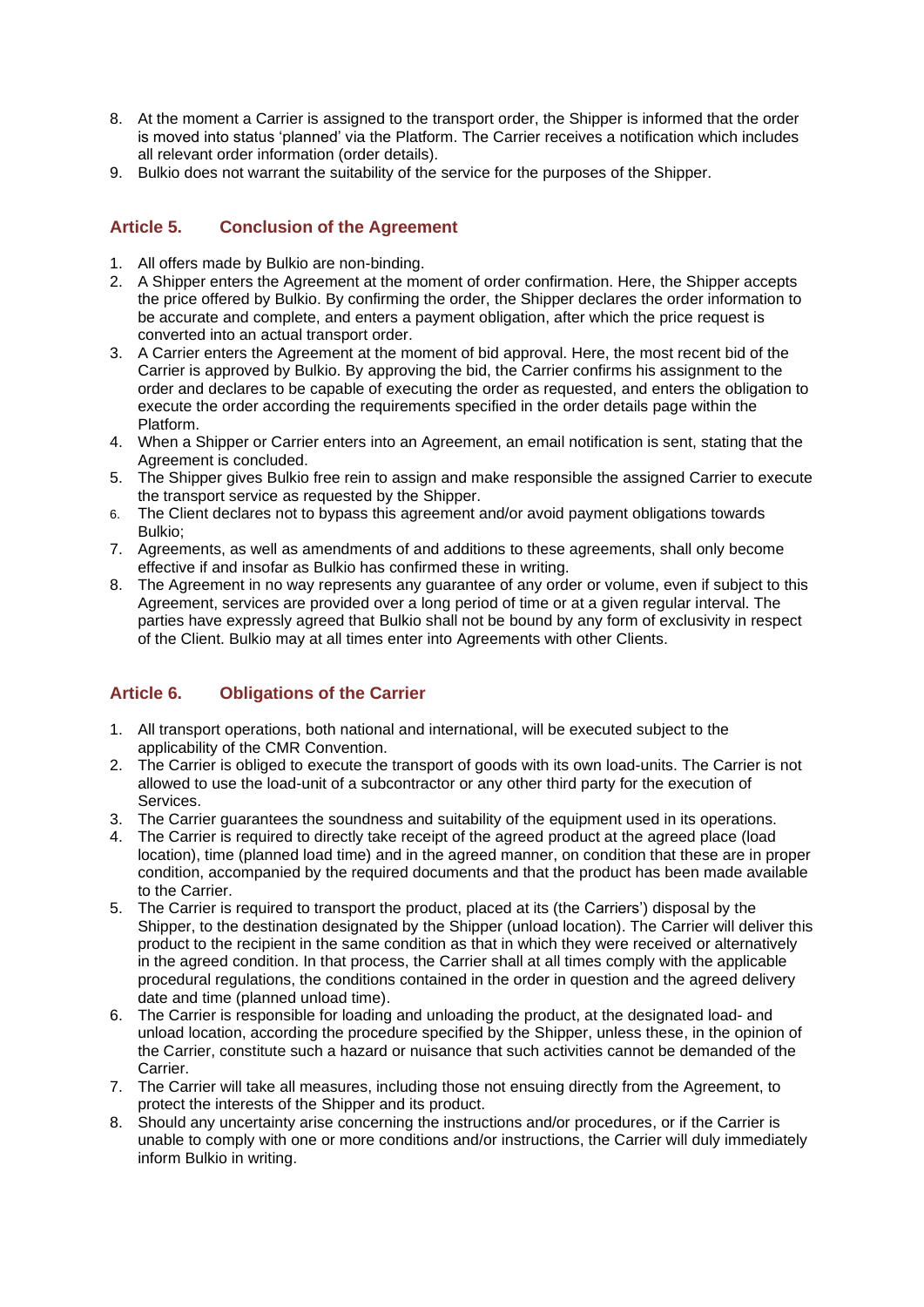- 9. The Carrier is requested to perform additional work in consultation with and on instructions of Bulkio or the Shipper, if such work can in all reasonableness be expected of the Carrier.
- 10. The Carrier shall at all times respect the ownership right of the product(s) to be transported, the documents and the equipment made available. At no moment whatsoever can the Carrier acquire or encumber with any limited rights the ownership of the product(s) to be transported, the documents or the equipment made available.
- 11. The Carrier will act as a responsible Carrier.
- 12. The Carrier is obliged to execute the transport service with drivers that are qualified with Code95.
- 13. The Carrier is obliged to execute the transport service with drivers that can communicate in English and/or German language or if applicable, communicate in the language prescribed in the order requirements.
- 14. The Carrier is obliged to provide information about the resources that are planned for a specific order, if requested by the Shipper and/or Bulkio, at least 24 hours in advance of the planned load start time. This information can consist of license plate(s) of the planned asset(s), fleetnumber(s) and/or information on previous load(s). Bulkio declares to use this information in confidence, and only makes this information available to the Shipper who requested this information.
- 15. The Carrier is obliged to provide actual load and unload information, also referred to as 'execution data', including load start- and end time, unload start- and end time and the corresponding weight per load- and unload action, in the Platform, within 24 hours after completion of respectively the load- and unload action.
- 16. The Carrier is obliged to upload the CMR-document (or Proof Of Delivery, or consignment note) in the Platform within 48 hours after completion of the transport order. The CMR must contain the particulars as defined in the CMR Convention. This includes the provision to include the signature of the Sender and the Carrier. These signatures may be printed or replaced by the stamps of the Sender and the Carrier if the law of the country in which the consignment note has been made out so permits. In addition, the CMR must include the start- and end time for the load- or unload activity and the gross weight of the product that is loaded or unloaded.
- 17. The Carrier shall act as an independent operator. This agreement must therefore be explained in such a manner that the relationship between the parties may under no circumstances be viewed as that of superior/subordinate, client/agent or employer/employee. None of the employees of the Carrier may in any manner whatsoever be viewed as employees of Bulkio. The Carrier and/or its employees may in no manner whatsoever make claim to the staff benefits and/or remunerations paid by Bulkio to its employees.
- 18. The Carrier is not authorized to represent Bulkio on whatever grounds, to recognize the liability of Bulkio, to enter into obligations on the part of Bulkio, or to assume obligations on the part of Bulkio.
- 19. The Carrier guarantees that its employees comply with all rules and statutory regulations. All penalties and fines as a consequence of non-compliance with the statutory regulations shall be for the account of the Carrier. The Carrier indemnifies Bulkio and the Shipper in this connection against all claims relating to non-compliance with the applicable national and international legislation and regulations.
- 20. These extra activities can include but are not limited to providing route-information, providing custom documents and booking terminal-slots via an online portal. The Carrier declares to be aware that this can result in extra costs and therefore shall include these extra costs in the basic transport fee. Bulkio will not accept any extra costs requests that relate to these custom activities.
- 21. The Carrier is responsible for carrying out any extra custom-related activities that are considered as expected and necessary to execute a transport from and/or to the United Kingdom. These extra activities can include but are not limited to providing route-information, providing correct information to customs, shipping-lines and port-community systems, customs stop for closing transit documents and customs stop for customs- and veterinarian control. The Carrier declares to be aware that this can result in extra costs and therefore shall include these extra costs in the agreed basic transport fee. Bulkio will not accept any extra costs requests that relate to these custom activities as a result of the Brexit.
- 22. Once the Carrier concluded the Agreement, the Carrier is obliged to execute the stated transport order(s); the Carrier is not entitled to early termination. If the Carrier, on any grounds whatsoever, does not execute the order, Bulkio is entitled to recover the resulting damage and/or costs from the Carrier.
- 23. The Carrier declares to honor his obligations under Article 6 towards Bulkio and the Shipper. Bulkio cannot guarantee that the Carrier meets these obligations. It is not the responsibility of Bulkio to make sure or to verify that the Carrier will meet these obligations.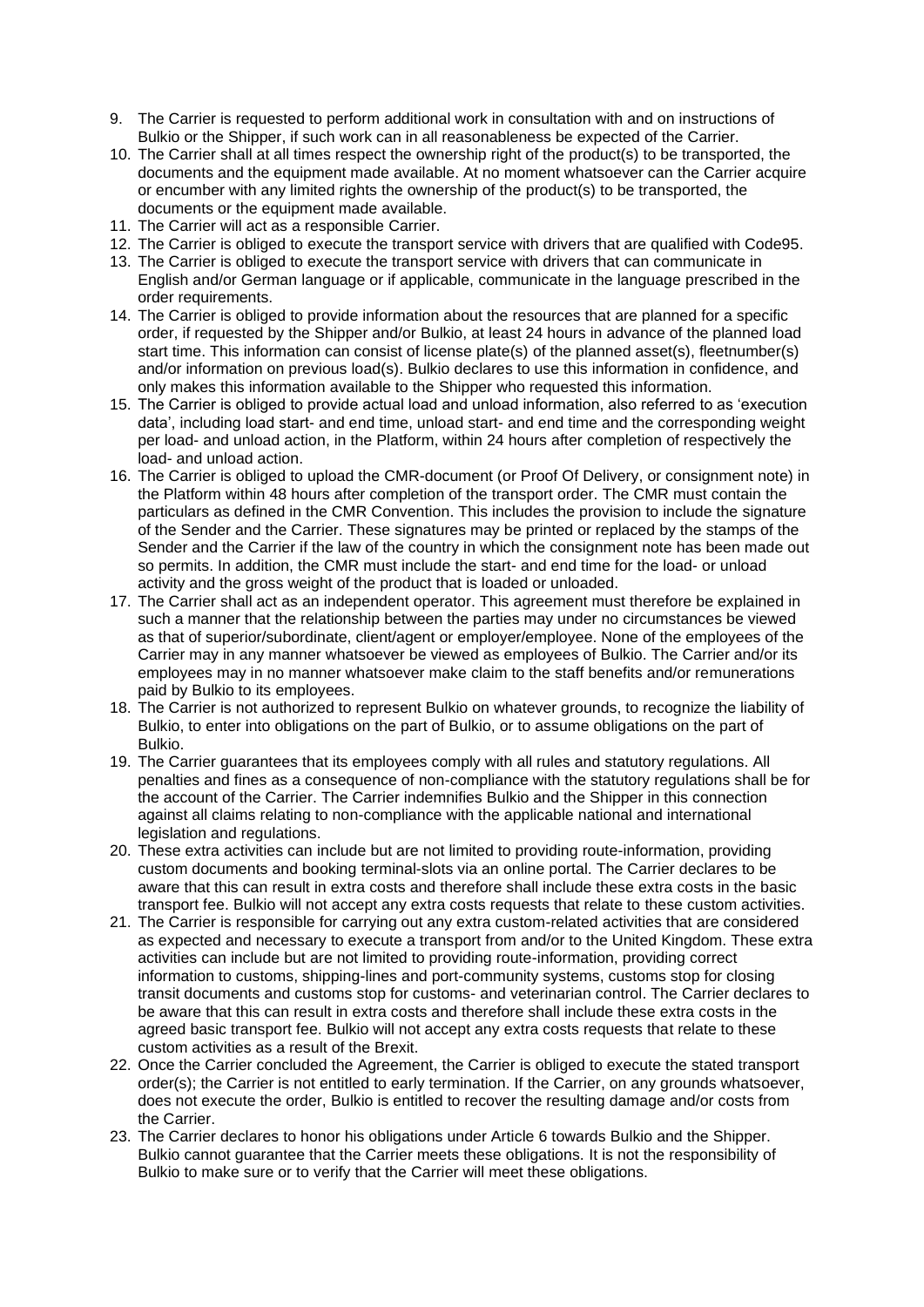# **Article 7. Liability of the Carrier**

- 1. The liability of the Carrier is governed in accordance with the provisions of the CMR Convention, in which the Carrier is liable and responsible for loss of or damage to the transported products and any delays.
- 2. The Carrier is, save for Force majeure and without prejudice to the other provisions of this Agreement, liable for damage to and/or loss of the product that has occurred during the period from receipt to delivery.
- 3. The Carrier shall be fully liable and responsible for all losses suffered by either the Shipper, the sender, the receiver or third parties, including consequential and contamination losses, caused by a shortcoming, careless action, error or negligence on the part of the Carrier or one of his employees, during the period from receipt to delivery *(An example of such (consequential) losses as referred to above is a loss due to contamination for example of the product in the land tank, following incorrect unloading. In the event of contamination, appeal by the Carrier to force majeure is excluded).*
- 4. The Carrier shall indemnify Bulkio against all claims from third parties. If Bulkio is held fully or partially liable by third parties, on whatever grounds, the Carrier undertakes to settle the claim of the third party and to pay off the claim to the third party in question, as its own debt. The Carrier will also reimburse to Bulkio any reasonable legal costs incurred. (*This should include but not be limited to the situation whereby liability in respect of the third-party liability losses is divided between tractive unit and semi-trailer, on the basis of nationally applicable regulations.)*

## **Article 8. Insurance policy for the Carrier**

- 1. The Carrier must be in possession of a valid transport liability insurance (CMR). When accepting a transport order, this automatically entails responsibility. All transport orders executed subject to the compulsory rules of the CMR Convention must be insured according to these conditions.
- 2. The Carrier must be in possession of a valid company/general liability insurance (AVB). This insurance policy covers the Carrier for claims involving bodily injuries and property damage resulting from your products, services or operations. This insurance should also cover the costs for contamination of products in a land tank, caused by unloading into the incorrect land tank. Minimum cover of € 500.000,- per occurrence. If an incident occurs involving ADR goods (dangerous goods transport), minimum cover of € 7.500.000,- must be provided per occurrence.
- 3. The Carrier is obliged to upload a copy of both these insurance documents into the carrier profile page within the Platform, in order to prove that the insurances of the Carrier meet the stated conditions in this Article. These documents are assessed by Bulkio.
- 4. The insurance policies of the Carrier must be in accordance with the market standards and entered into with a reputable insurer.

### **Article 9. Legislation and regulations for the Carrier**

- 1. The Carrier is in possession of a valid transport permit, and will at all times comply with all national and international legislation and regulations, and the general rules applicable in the sector. The Carrier declares knowledge of and compliance with all applicable European legislation and regulations including EC Regulation 1071/2009 (rules governing admission to the occupation of road haulage operator), EC Regulation 1072/2009 (common rules on access to the international road haulage market), Directive 92/106/EEC (on the establishment of common rules for certain types of combined transport of goods between Member States) and Directive 96/71/EC (secondment directive).
- 2. In particular, the Carrier declares that it will comply with all national and international legislation and regulations in respect of working, rest and driving periods, including EC Regulation 561/2006. The Carrier undertakes to record working, rest and driving periods in accordance with this EC Regulation.
- 3. The Carrier expressly guarantees to meet all requirements and obligations (direct or indirect) arising from the German Minimum Wage Laws (also known as Mindestlohngesetz, hereinafter: 'MiLoG ") which entered into force on January 1, 2015. If MiLoG is applicable, these obligations include - but are not limited to:
	- a. different announcement and documentation requirements;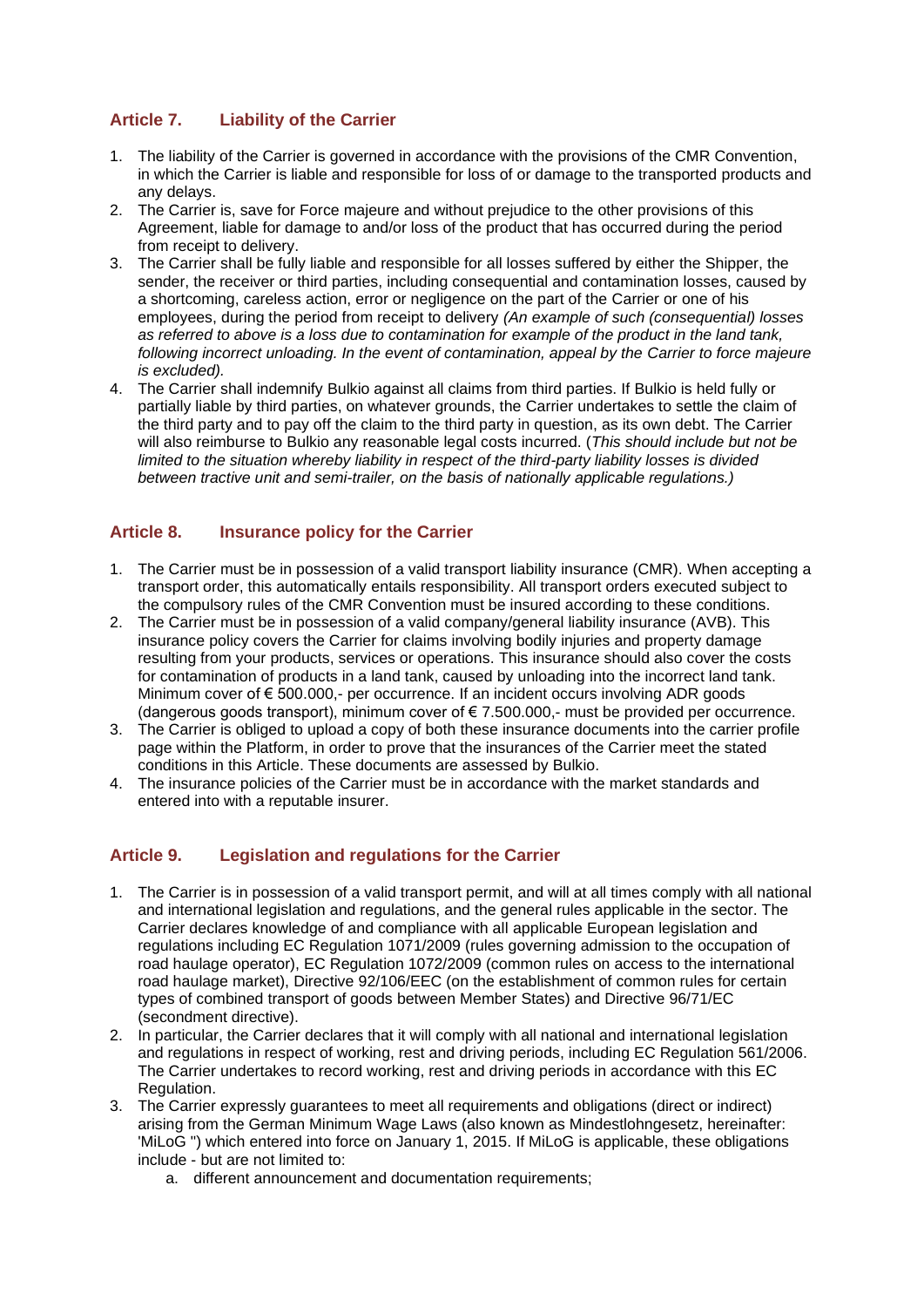- b. the obligation (pursuant to § 20 MiLoG) to pay employees a remuneration which is at least equal to the minimum wage as defined in § 1, paragraph 2 MiLoG, to be paid no later than the due date as determined in § 2 section 1 MiLoG;
- c. the obligation (pursuant to § 17 MiLoG) to accurately record the start, end and duration of the daily working hours of its employees (at latest by the end of the calendar day following the 7th workday and storing these records properly for at least two years).
- 4. The Carrier must at all times execute the order taking account of the quality requirements necessary for that order according to the quality standard of for example ISO 9001, ISO 22000, SQAS and/or GMP+. The Carrier guarantees that all necessary certificates and licenses for the provision of the services arising from this agreement are in place, and that all relevant legislation and regulations are complied with, at all times. The Carrier is requested to present the necessary certificates and licenses to Bulkio at the first request.
- 5. The Carrier will indemnify and hold Bulkio harmless against all claims and demands arising as a direct or indirect consequence of the fact that the necessary quality requirements have not been complied with by the Carrier, the necessary certificates or licenses are missing or specific legislation or regulations have not been complied with.
- 6. The Carrier guarantees complete compliance with the legislation and regulations referred to in Article 9 of these Conditions, and with the order instructions and regulations issued by Bulkio, including those specified in the Appendices.

## **Article 10. Obligations of the Shipper**

- 1. The Shipper declares and agrees to enter a financial obligation, at the moment the of accepting an offer of Bulkio for a specific price request, where the price request converts into an actual Agreement.
- 2. The Shipper is obliged to provide all necessary order information to Bulkio, when processing a price request
- 3. The Shipper declares that the information provided into the Platform, during the fulfilment of a price request, is correct and complete and that all instructions comply with current legislation. Bulkio shall not be obliged but shall be entitled to investigate whether the information provided is correct and complete.
- 4. The Shipper is responsible for providing instructions, if applicable, to operations such as inspecting, sampling, weighing, measuring, etc. and receiving product subject to appraisal by a court-appointed expert.
- 5. The Shipper accepts that any changes made to an order by the Shipper, after accepting the initial offer of Bulkio, may cause additional costs for the Shipper. The pricing conditions defined by Bulkio are described in a separate document, stating all applicable pricing conditions for shippers, which have to be read and accepted by the Shipper before concluding the Agreement.
- 6. In respect of the product, as well as in respect of the handling thereof, the Shipper is obliged to provide Bulkio, so Bulkio can provide the Carrier, in good time with any details and documents that it knows or ought to know, are of importance to the Carrier. If the product and/or activities are subject to governmental provisions, including customs and excise regulations and tax rules, the Shipper must provide all information and documents, in good time, that are required by the Carrier in order to comply with those provisions.
- 7. The Shipper is obliged to deliver and make available the product to the Carrier in acceptable and suitable conditions, to the agreed location, at the agreed time and in the manner agreed.
- 8. The Shipper is obliged to assume responsibility for the loading and unloading of the product, unless:
	- a. Article 6, paragraph 6 is applicable, or;
	- b. The parties have agreed otherwise, or;
	- c. Otherwise ensues from the nature of the intended transport, taking the applicable product and vehicle into account.
- 9. The Shipper declares to promptly compensate, besides the agreed fee, any other costs ensuing from this or separate Agreement(s). These costs can include but are not limited to costs of inspection, follow-up work, clearing work and the discharge of waste.
- 10. The Shipper declares to honor his obligations under Article 10 towards Bulkio and the Carrier. Bulkio cannot guarantee that the Shipper meets these obligations. It is not the responsibility of Bulkio to make sure or to verify that the Shipper will meet these obligations.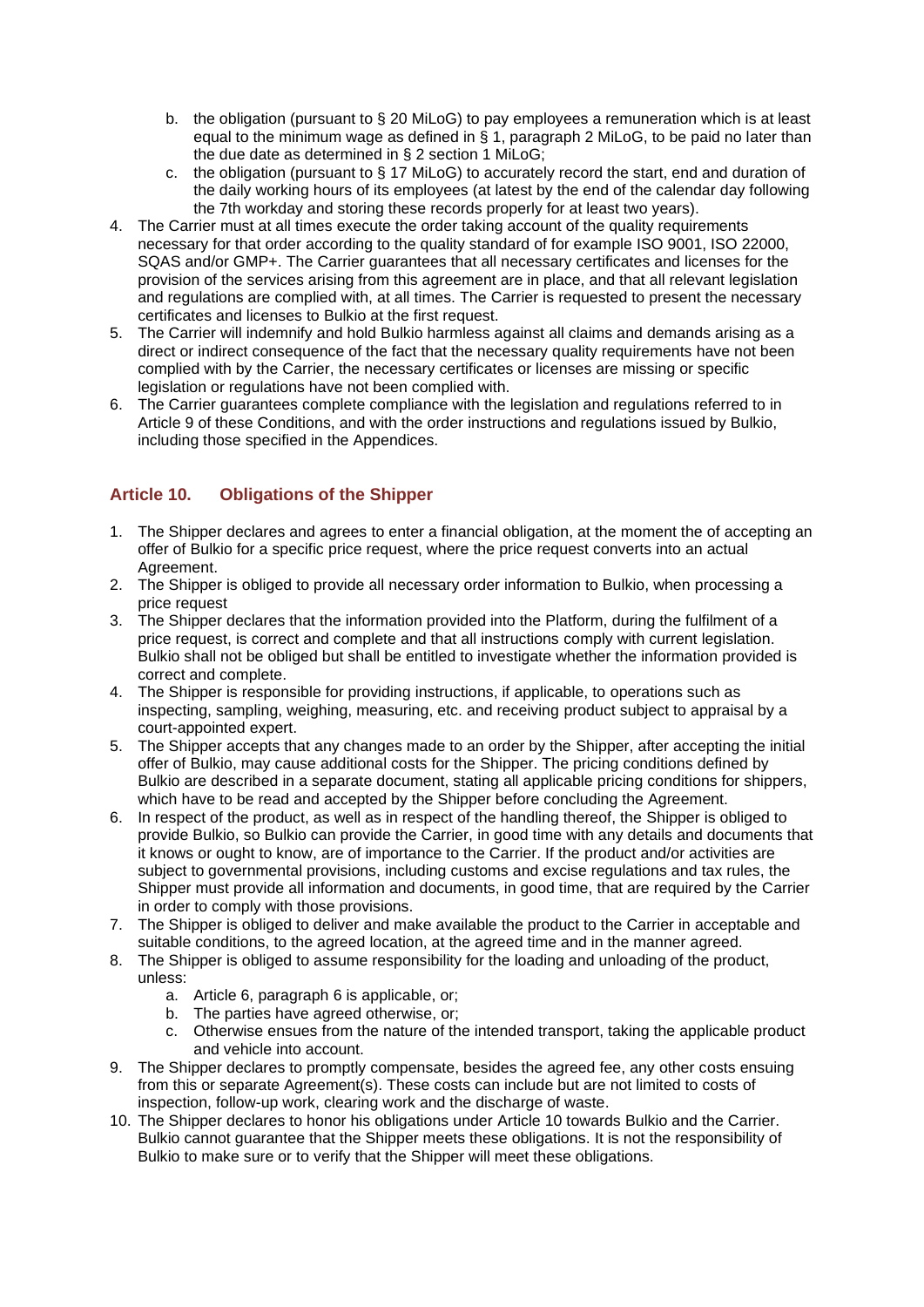# **Article 11. Liability of the Shipper**

- 1. All Services shall be at the expense and risk of the Shipper.
- 2. The Shipper shall be liable vis-à-vis Bulkio for any losses or damage including fines, interest charges, penalties and forfeitures, including the consequences of the failure to (timely) clear customs documents, and claims due to product liability and/or intellectual property rights suffered directly or indirectly by Bulkio as a result of (amongst other things):
	- a. the non-compliance by the Shipper of any obligation pursuant to the Agreement or pursuant to applicable national and/or international legislation;
	- b. any incident that is within the control of the Shipper;
	- c. the inaccuracy, carelessness or incompleteness of the instructions and the information and/or documents provided by the Shipper;
	- d. the failure to (timely) make the product available at the agreed time, place and manner;
	- e. the failure to (timely) provide documents and/or instructions.
- 3. The Shipper shall indemnify Bulkio at all times against third-party claims, including employees of both Bulkio and the Shipper, connected with or ensuing from the damage referred to in the previous paragraph.
- 4. If a claim is made against Bulkio by the Shipper outside of the Agreement in respect of the damage that occurs during the execution of the Services, then the liability of Bulkio shall be limited to the liability under the Agreement.
- 5. If to defend its liability for conduct of a Third Party or employee Bulkio derives a defence from the Agreement vis-a-vis the Shipper, then if it is held liable by the Shipper under this defence, a Third Party or employee can invoke this defence as if the Third Party or employee were also party to the Agreement.
- 6. The Shipper declares to indemnify the Carrier at its first request against third-party claims outside contract for any damage or financial loss, related in any manner to the performance of this or separate Agreement, applicable thereto, including claims based on product liability and/or intellectual property rights. This duty of indemnification applies if the Shipper fails to fulfil any obligation imposed on it by law, or the Agreement, or in case the damage or financial loss is caused by circumstances that fall under the risk of the Shipper.
- 7. The Shipper declares to be acquainted with the insurance coverages and related limitations of liability in the insurance policies described in Article 8, and accepts a minimum cover of € 500,000. In case the Shipper is requesting a higher minimum coverage, the Shipper has to submit this request to Bulkio in writing, and will only become effective if the request is accepted explicitly in writing by Bulkio.
- 8. If the Carrier refuses to sign for quantity, weight, etc., Bulkio shall not be liable for the consequences thereof.

## **Article 12. The liability of Bulkio**

- 1. The liability of Bulkio is governed in accordance with the provisions of the CMR Convention.
- 2. Bulkio shall never be liable for lost profit, consequential loss and immaterial damage, however that occurred.
- 3. Bulkio only guarantees the execution of a transport request under the condition that appropriate transport capacity is available. Bulkio shall not be liable for lost profit, consequential loss and immaterial damage that results from unavailable transport capacity.
- 4. If a claim is made against Bulkio outside of the Agreement in respect of the damage that occurs during the execution of the Services, then liability of Bulkio shall be limited to the liability under the Agreement.
- 5. The Client shall be liable vis-à-vis Bulkio for any damage including but not limited to material and immaterial damage, consequential damage, fines, interest, as well as penalties and confiscation, including damage on account of non-clearance or tardy clearance of custom documents and claims due to product liability and / or intellectual property rights – suffered directly or indirectly by Bulkio as a result of (amongst other things) the non-compliance by the Client of any obligation pursuant to the Agreement or pursuant to applicable national or international legislation, as a result of any incident that is within the control of the Client, as well as a result of the fault or negligence in general of the Client and/or its employees and/or Third Parties whose services the Client engages and/or Third Parties that work on behalf of the Client.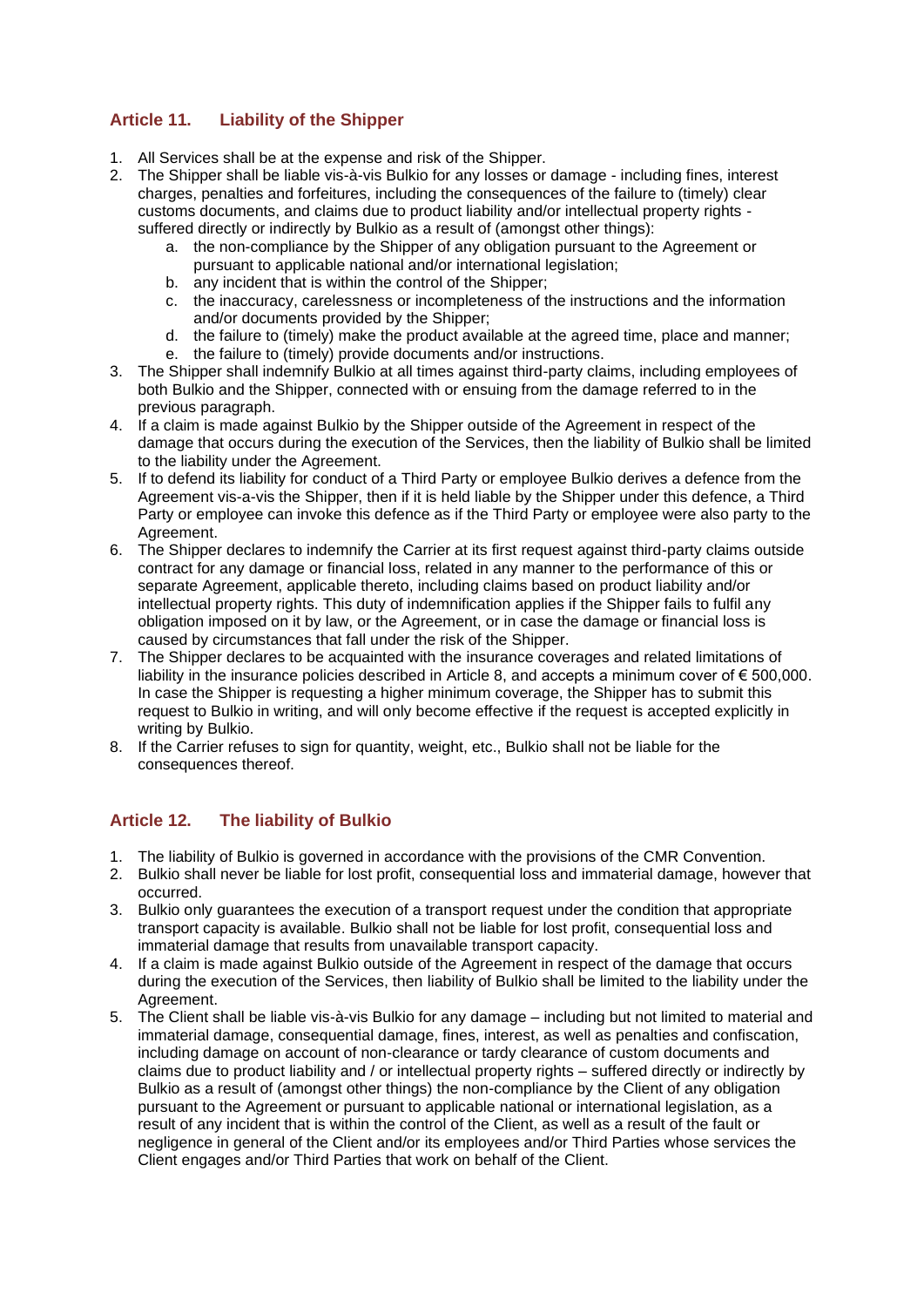- 6. Client shall indemnify and hold harmless Bulkio at all times against Third Party claims, including employees of both Bulkio and the Client, connected with or ensuing from the damage referred to in the previous paragraph.
- 7. The total liability of Bulkio for any claims or damage shall not exceed and shall in all cases be limited to the indemnification of the insurance coverage of Bulkio.

## **Article 13. Compliance / Force majeure**

- 1. The Carrier guarantees compliance with the instructions in respect of the sealing, cleaning, storage, communication, transport, clearing and customs documents and other procedural regulations as appearing in Appendix A.
- 2. The Carrier is requested to send a Non-Conformity Report (NCR) to timely inform Bulkio and the Shipper in case of a non-conformity. The NCR can be sent via the platform by means of the NCR functionality on the order details page, where the Carrier can define the type of non-conformity:
	- a. Notification delay: To be sent by the Carrier if he is not able to arrive on-time at the load or unload location. This notification should be sent timely, but no later than the planned start time of the specific action.
	- b. Notification waiting time: To be sent by the Carrier if he is confronted with waiting time at the load- or unload location. This notification should be sent timely, but no later than the planned end time of the specific action.
	- c. Notification residue product: To be sent by the Carrier if the difference between load and unload quantity is more than 250 kilograms. This notification should be sent timely, but no later than the actual end time of the unload action.
- 3. In addition to the definitions as contained in law and jurisprudence, Force Majeure as intended in this agreement shall be taken to mean all unforeseen and external causes or circumstances not attributable to culpable behavior, and which are not for the account of the parties, according to the law, a juristic act or according to generally accepted practice. The following situations shall under no circumstances qualify as Force Majeure: delays caused by traffic congestion, the breaking down of vehicles and/or loading units and non-sector-wide industrial actions.
- 4. In the event of Force Majeure, the Agreement shall remain in force; the obligations of Bulkio shall, however, be suspended for the duration of the Force Majeure.
- 5. All additional costs caused by Force Majeure, such as transport and storage charges, yard rental, demurrage and standing fees, insurance, removal, etc., shall be borne by the Shipper and shall be paid to Bulkio at the latter's first request.
- 6. Any delay or other shortcoming in compliance on the part of the Carrier will without notice result in default, except in the event of force majeure. The parties are not liable for losses suffered in the event of force majeure.
- 7. If as a consequence of Force Majeure Bulkio is unable to fulfil the obligations arising from this agreement, compliance with those obligations shall be suspended for the period that the Force Majeure continues. The Carrier may only appeal to Force Majeure if the Carrier duly informs Bulkio in writing, within 2 working days following the moment of occurrence of the Force Majeure situation, thereby presenting the relevant evidence.
- 8. If the product is delivered by the Carrier without the consignee having determined the condition thereof in the presence of the Carrier, the product is deemed to have been delivered in a good condition, subject to evidence to the contrary.

## **Article 14. Payment Conditions for the Carrier**

1. The compensation for services provided by Carriers consists of two elements. The first element is a basic transport fee, as agreed on the Bulkio platform. The second element is eventual surcharges. Both the monetary amounts and the specific conditions under which the surcharges apply are described in the pricing conditions document, available in the Platform under the bidding section on the order details page. The document gives a description of the standardized surcharges that apply, and the underlying business rules that are defined to automatically determine whether the Carrier is entitled to receive extra compensation for the execution of a transport service. A digital copy of the pricing conditions document can be requested via [info@bulkio.com.](mailto:info@bulkio.com)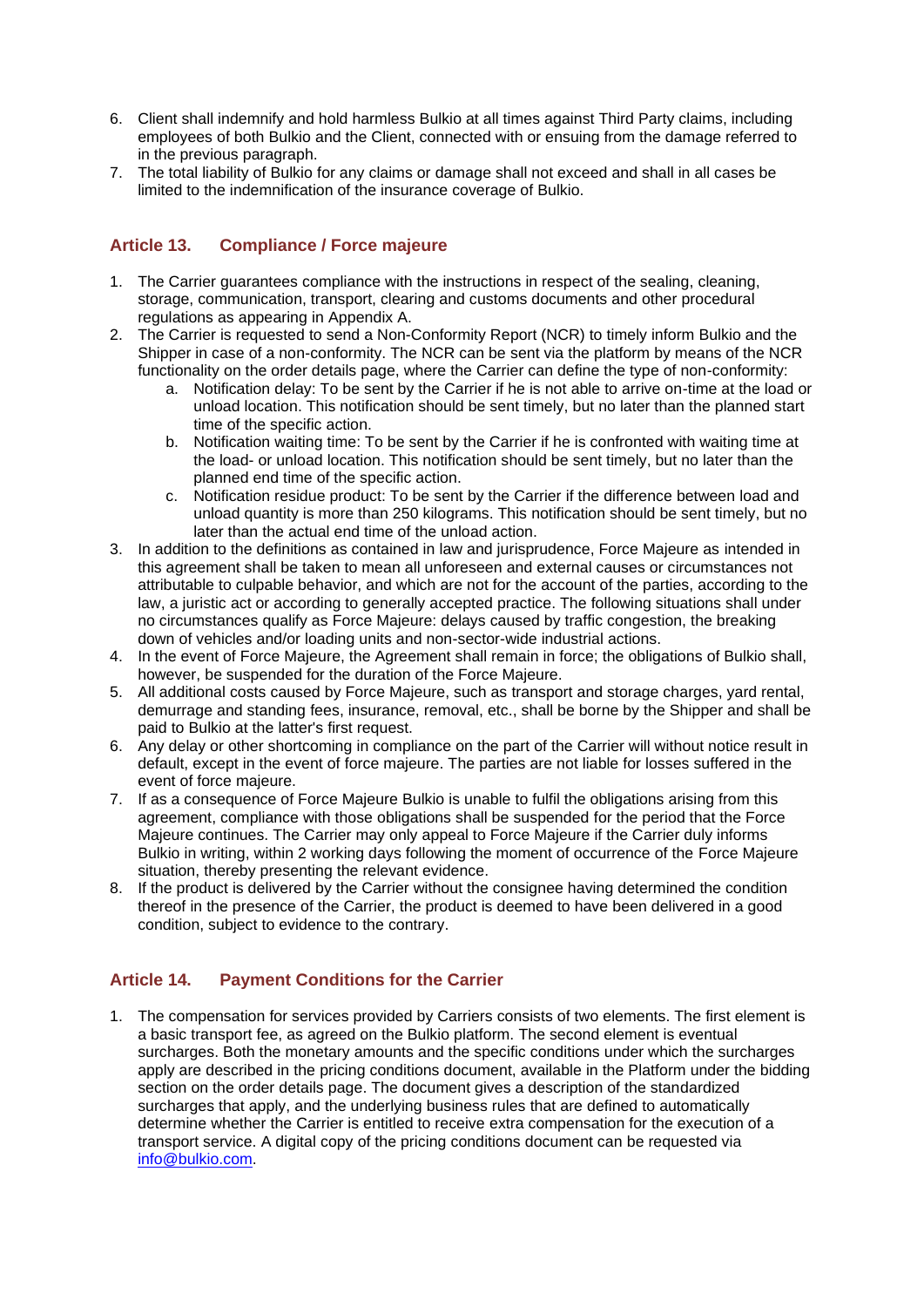- 2. The basic transport fee does not include weekend surcharges, residue surcharges and waiting time surcharges.
- 3. For Carriers integrated with Bulkio (so called e-connected carriers), surcharges are calculated automatically. Carriers who are not digitally connected have to manually request the surcharges with the "Request surcharge" button at the order details page.
- 4. Surcharges must be requested on the Bulkio platform, preferably within 24 hours, but not later than 17:00 (CET) of the next working day after unloading has finished. Additional costs requested after this period will NOT be compensated.
- 5. In the exceptional case of technical malfunction such as a defect or failure in the technical infrastructure of the Platform, or any other event that makes it impossible to submit surcharges, the Carrier is advised to contact the Bulkio team ultimately within 2 working days following the moment that unloading has finished.
- 6. The Carrier receives a shipment summary notification per individual transport service, at the moment that no surcharges can be requested anymore by the Carrier. This notification summarizes all relevant order details, including the transport fee and eventual surcharges. The Carrier is requested to accept or reject the shipment summary before the next working day at 17:00 (CET). In case of acceptance, the surcharges convert into status 'Accepted'. In case of rejection, the Carrier is redirected to the Platform in order to accept or reject each individual surcharge, where rejected surcharges convert into status 'Rejected'. The Bulkio team will reassess the rejected surcharges and inform the Carrier about the outcome. When the shipment summary is not accepted or rejected by the Carrier before the next working day at 17:00 (CET), the surcharges are automatically converted into status 'Accepted'. The transport fee and the (to be accepted) surcharges as stated in the shipment summary, are processed into the invoice.
- 7. Bulkio generates invoices on behalf of the Carrier on a weekly basis. The invoice includes and adds-up all revenue lines (transport fee and eventual surcharges) that are not yet invoiced. A revenue line can only be invoiced when the status of the order is 'Ready to invoice', with the extra condition that surcharge revenue lines must have status 'Accepted'. The Carrier receives a mail notification with the invoice attached, and has access to the list of invoices via the Platform.
- 8. For a Carrier, a transport order is converted into status 'Ready to invoice', only when the Carrier has completed the order by providing the requested execution data and uploading the CMRdocument (or Proof Of Delivery) into the Platform. In case the provided execution data deviates from the planned order data, Bulkio needs to accept the execution data, before the order turns into status 'Ready to invoice'.
- 9. The Carrier accepts a default payment term of 30 days following the day the invoice is generated by Bulkio and sent to the Carrier.
- 10. The Carrier declares to accept that invoices are issued electronically by Bulkio in PDF-format. The invoicing procedure is described in Appendix B.
- 11. Bulkio applies a VAT-calculator to automatically determine the applicable VAT-treatment and corresponding value added tax. The VAT-treatment and tariff is explicitly stated on the invoice generated by Bulkio.
- 12. The Carrier declares to provide and maintain accurate and complete financial company information within the company profile of the Carrier in the Platform.
- 13. The basic transport fee is based on the original pricing unit as agreed with Bulkio. In case the pricing unit is 'per ton' or 'per hectoliter', the total transport fee is recalculated on basis of the actual load quantity, after it is provided by the Carrier. In case the pricing unit is 'per shipment', and the actual load quantity differs more than 500 kilogram from the planned load quantity, Bulkio is entitled to proportionally calculate a lower total transport fee. Example: Price of € 560,- based on a planned load quantity of 28 ton shall be recalculated to  $\epsilon$  490,- if the actual load quantity is 24,5 ton.
- 14. Bulkio is at all times entitled to set off amounts payable by or demandable from the Carrier, on whatever grounds.
- 15. The Carrier declares to accept that the default currency setting is set in Euro.

## **Article 15. Payment Conditions for the Shipper**

1. The compensation for services provided by Bulkio on behalf of Shippers consists of two elements. The first element is a basic transport fee, as agreed on the Bulkio platform. The second element is eventual surcharges. Both the monetary amounts and the specific conditions under which the surcharges apply are described in the pricing conditions document, available in the Platform under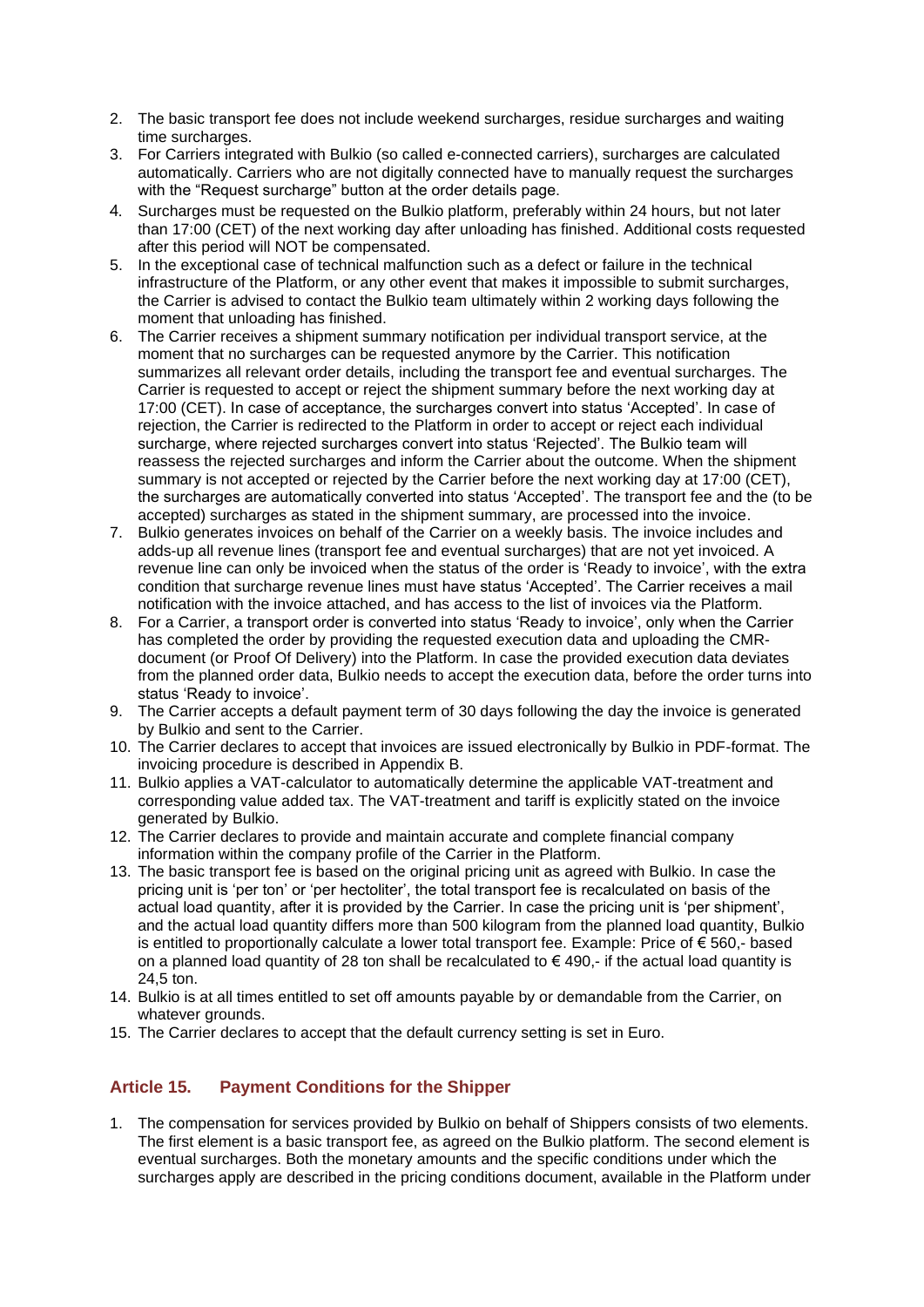the bidding section on the order details page. The document gives a description of the standardized surcharges that apply, and the underlying business rules that are defined to automatically determine whether Bulkio is entitled to receive extra compensation for the execution of a transport service. A digital copy of the pricing conditions document can be requested via [info@bulkio.com.](mailto:info@bulkio.com)

- 2. The basic transport fee is the price offered by Bulkio and confirmed by the Shipper, during the price request initiated by the Shipper.
- 3. The basic transport fee does not include weekend surcharges, residue surcharges, waiting time surcharges, late cancellation surcharges, late order delay surcharges and lead time extension surcharges.
- 4. The Shipper receives a shipment summary notification per individual transport service, at the moment that the execution data is made available in the Platform by the Carrier. This notification summarizes all relevant order details, including the transport fee and eventual surcharges. The Shipper is requested to accept or reject the shipment summary before the next working day at 17:00 (CET). When the shipment summary is not accepted or rejected by the Shipper before the next working day at 17:00 (CET), the surcharges are automatically converted into status 'Accepted'.
- 5. Bulkio generates invoices destined for the Shipper on a weekly basis. This invoice includes and adds-up all revenue lines (transport fee and eventual surcharges) that are not yet invoiced. A revenue line can only be invoiced when the status of the order is 'Ready to invoice', with the extra condition that surcharge revenue lines must have status 'Accepted'. The Shipper receives a mail notification with the invoice attached, and has access to the list of invoices via the Platform.
- 6. For a Shipper, a transport order is converted into status 'Ready to invoice', only when the execution data is provided by the Carrier into the Platform. In case the provided execution data deviates from the planned order data, Bulkio needs to accept the execution data, before the order turns into status 'Ready to invoice'.
- 7. The Shipper allows Bulkio to invoice an order when the execution data is completed. Providing a digital copy of the CMR-document into the Platform is not a condition to invoice the transport order. Bulkio does not make available a hardcopy of the CMR, only a digital copy within the Platform.
- 8. The Shipper declares to accept that invoices are provided digitally by Bulkio in PDF-format.
- 9. Bulkio applies a VAT-calculator to automatically determine the applicable VAT-treatment and corresponding value added tax. The VAT-treatment and tariff is explicitly stated on the invoice generated by Bulkio.
- 10. The Shipper accepts a default payment term of 30 days following the day the invoice is generated by Bulkio and sent to the Shipper.
- 11. If the Shipper fails to pay any amount due within the term as referred to in paragraph 9 of this Article, it will owe statutory (commercial) interest in accordance with Article 6:119a or Article 6:119 of the Dutch Civil Code, calculated from the due date until the date of payment in full.
- 12. The Shipper will at the first request of Bulkio furnish security for all that the Shipper owes or will owe Bulkio. This obligation also exists if the Shipper itself has already furnished security for payment.
- 13. The Shipper has no right to suspend payment, nor to set off any claims or costs against any amounts due to Bulkio relating to this or separate A(a)greement(s) and the C(c)onditions applicable thereto or against other costs chargeable to the product.
- 14. The Shipper declares to provide and maintain accurate and complete financial company information within the company profile of the Shipper in the Platform.
- 15. Bulkio is at all times entitled to set off amounts payable by or demandable from the Shipper, on whatever grounds.
- 16. The Shipper declares to accept that the default currency setting is set in Euro. In case Bulkio and the Shipper agree to set a different currency than Euro, the risk of exchange rate fluctuations shall be borne by the Shipper.

## **Article 16. Confidentiality Clause**

1. The Client (both Shipper and Carrier) observes confidentiality towards all third parties with regard to all facts and information acquired in the performance of the Agreement, including all companyspecific information or information which can reasonably be suspected as being commerciallysensitive. In particular, the Client is required to maintain confidentiality in respect of present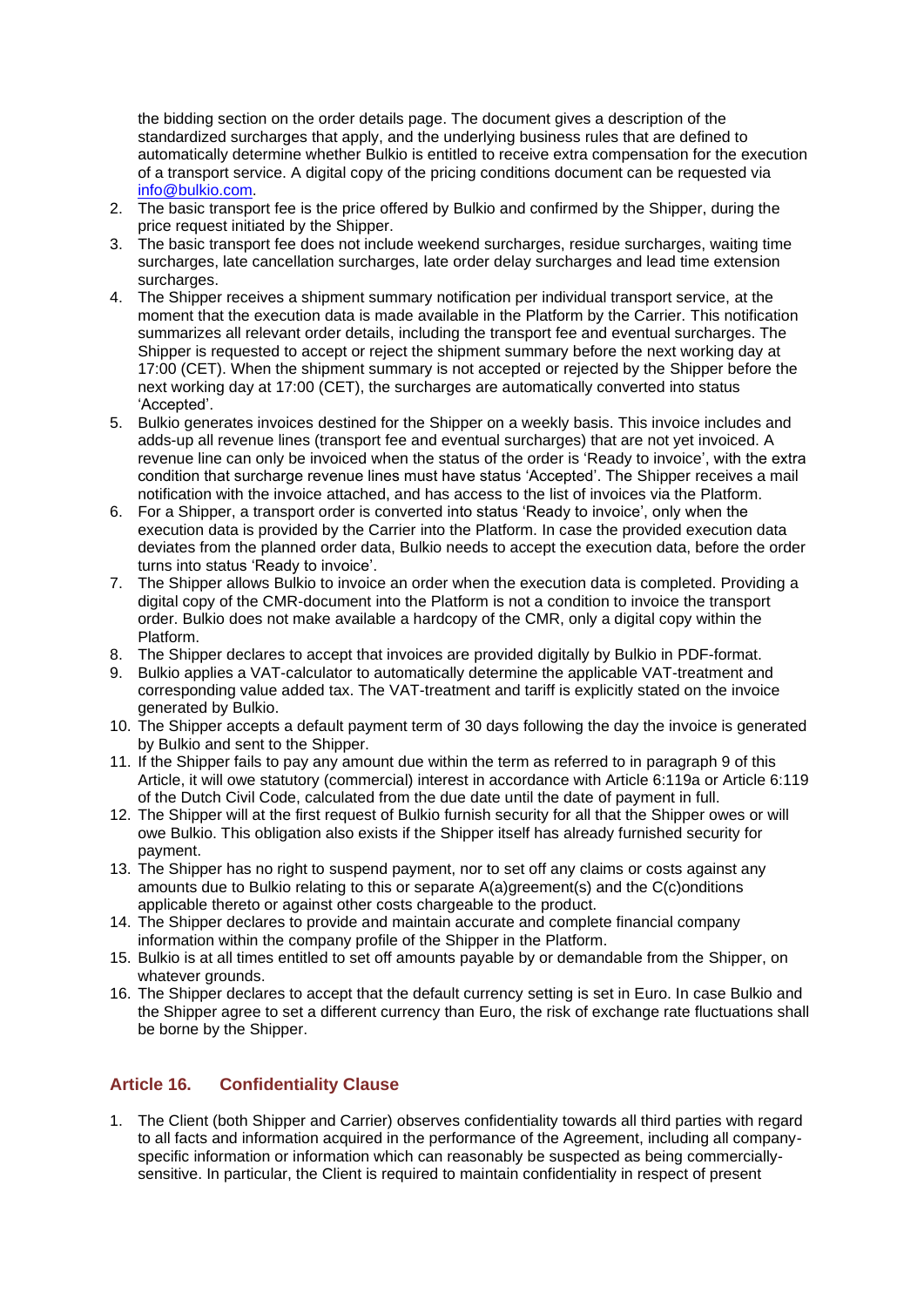contractual obligations, business strategy, rates, products and product applications, issues relating to clients, internal procedures, the financial situation of parties and knowledge and technological developments at parties. The Shipper and Carrier are solely authorized to make use of such information in execution of the obligations arising from the Agreement. The Client has informed its employees of the above described obligations, and will only issue information to its employees, on a need-to-know basis.

- 2. The above described confidentiality obligation does not apply to information that must be provided by law to competent authorities and information exchange with third parties as a part of normal business
- 3. The Client indemnifies Bulkio against all damages or losses arising as a consequence of a violation of the confidentiality obligation. The obligation to maintain confidentiality shall remain in force after termination of the agreement.
- 4. Both during the term of the Agreement and during a period of 12 months following the end of this Agreement, without prior written permission from Bulkio, the Client is forbidden, in any manner, directly or indirectly:
	- a. to establish or maintain contact with business relations of Bulkio;
	- b. to influence business relations of Bulkio;
	- c. to undertake activities (or have them undertaken) or to provide services (or to have them provided) for or on behalf of business relations of Bulkio for whom or on behalf of whom, in the framework of present agreement, the Client has directly or indirectly undertaken activities or had them undertaken, or provided services or had them provided.
- 5. Business relations as intended in this article shall be taken to mean: all (end) clients, customers, forwarders and recipients with whom Bulkio maintains or has maintained a business relationship in any manner whatsoever. This prohibition shall apply exclusively to activities in the field of bulk transport. The Client can only be fully or partially released from the prohibition as formulated in paragraph 4 subject to written permission from Bulkio.
- 6. In case of any violation of the confidentiality clause as appearing in Article 16, Bulkio reserves the right, in its sole discretion, at any time, to limit and/or block the Clients access to the platform, without prior demand or notice of default being required.
- 7. In regard to the processing of personal data, Bulkio acts as a data controller, within the meaning of the General Data Protection Regulation. The Client guarantees that he is legally authorized to provide personal data to Bulkio and that it has obtained permission from the parties involved, if necessary.

### **Article 17. Intellectual property**

- 1. The term "intellectual property rights" refers to the legal rights granted with the aim to protect the creations of the intellect. These rights include Industrial Property Rights (e.g. patents, industrial designs and trademarks) and Copyright (right of the author or creator) and Related Rights (rights of the performers, producers and broadcasting organizations).
- 2. The website located at https://bulkio.com and any associated web application or mobile application are copyrighted works belonging to Bulkio.
- 3. Bulkio reserves all intellectual property rights that are developed by or have been licensed to Bulkio, including but not limited to:
	- a. software development, technology, interface designs, information, text, files, images;
	- b. computer code, algorithms;
	- c. trademarks, trade names, logos, goodwill;
	- d. patents, patent applications and inventions;
	- e. any other proprietary content. are owned by or have been licensed to Bulkio.
- 4. Subject to these conditions, Bulkio gives the Client a non-exclusive, non-transferable, non-sublicensing right, to make use of the service internally within your business.

### **Article 18. Privacy policy**

1. While using the Bulkio platform, both Shipper and Carrier users are asked to provide personal data, that can be used to contact or identify these users. Personal data is any information that relates to an identified or identifiable individual, and may include, but is not limited to: email address, first name and last name, phone number, address details and usage data.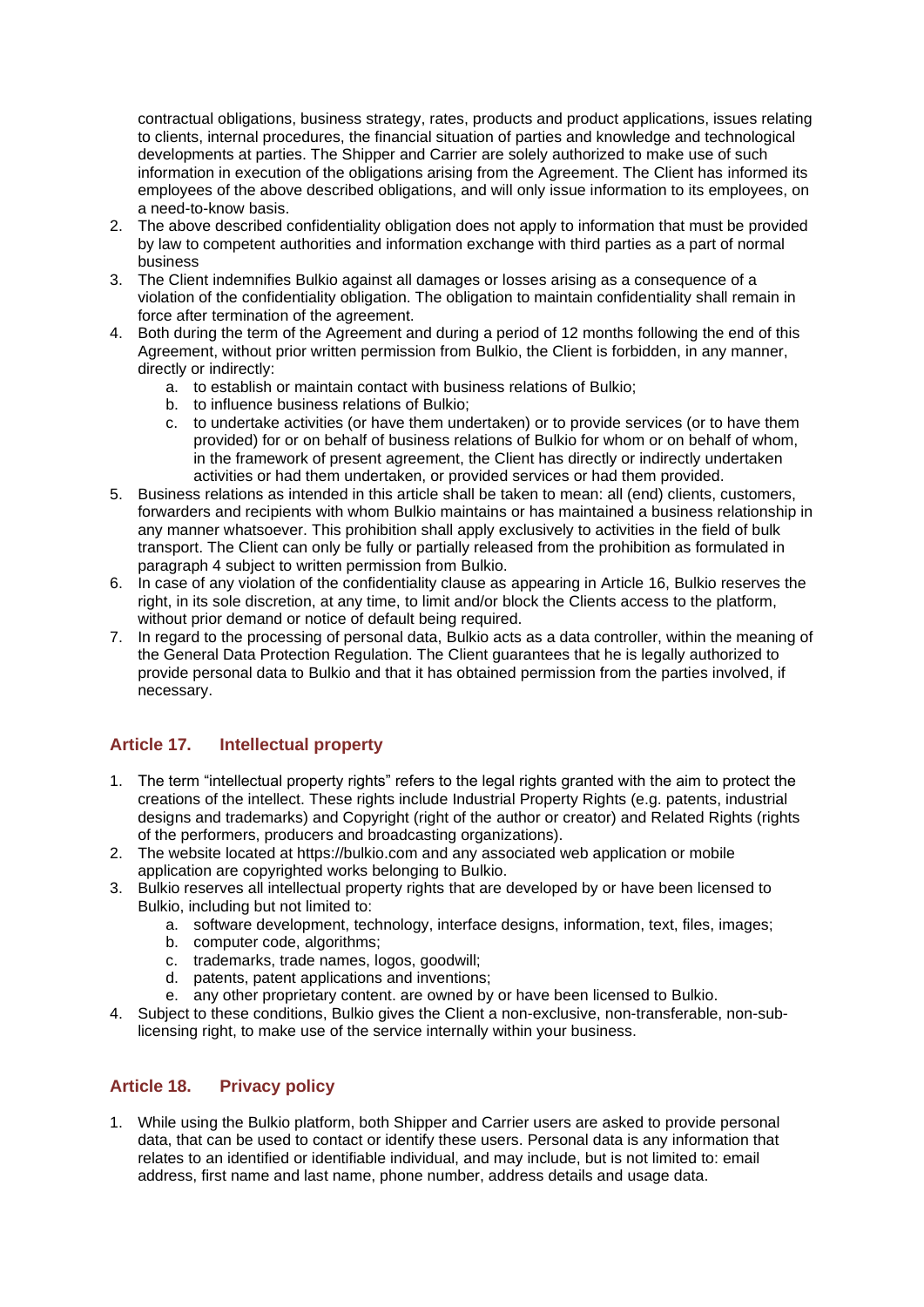- 2. Shipper and Carrier users agree to the collection and use of personal data for the following purposes:
	- a. To provide and maintain our services;
	- b. To manage access to different functionalities;
	- c. To contact the user by mail or phone, or other forms of electronic communication such as platform notifications and informative communications such as offer suggestions, order information updates, product updates, newsletters and event information;
	- d. Other purposes such as data analysis, identifying usage trends, determining the effectiveness of our promotional campaigns and to evaluate and improve our service.
- 3. Third Party Processors. Our carefully selected partners and service providers may process personal information about you on our behalf as described below:
	- "Digital Marketing Service Providers

We periodically appoint digital marketing agents to conduct marketing activity on our behalf, such activity may result in the compliant processing of personal information. Our appointed data processors include:

(i)Prospect Global Ltd (trading as Sopro) Reg. UK Co. 09648733. You can contact Sopro and view their privacy policy here: [http://sopro.io.](http://sopro.io/) Sopro are registered with the ICO Reg: ZA346877 their Data Protection Officer can be emailed at: dpo@sopro.jo."

- 4. Bulkio may request the Carrier to provide the name of the driver, who is assigned to a transport service, and share this name with the Shipper who initiated the transport service and considers this information as required in order to execute the Agreement.
- 5. Bulkio takes all steps reasonably necessary to ensure that personal data is treated securely and in accordance with these conditions. In the event that personal data is undesirably extracted by a third party, Bulkio will appeal to the Dutch Protection Authority (Dutch DPA).

## **Article 19. Term and termination of the agreement**

- 1. Bulkio can terminate the Agreement with immediate effect in the event the Client:
	- a. ceases in full or significantly to practice its profession or business;
	- b. loses the power to dispose of its assets or a substantial part thereof;
	- c. loses its status as a legal entity, is wound up or is factually liquidated;
	- d. is declared bankrupt;
	- e. offers a settlement in lieu of bankruptcy;
	- f. applies for suspension of payment;
	- g. loses the power to dispose of its goods or a substantial part thereof as a result of seizure.
- 2. Bulkio can terminate the Agreement with the Carrier with immediate effect if the Carrier does not fulfill its obligations as referred to in Article 6.
- 3. Bulkio can terminate the Agreement with the Shipper with immediate effect if the Shipper does not fulfil its obligations as referred to in Article 10.
- 4. The Shipper may terminate the Agreement, by canceling the transport order at any time without stating any reason. In order to cancel a transport order, the Shipper can use the cancel functionality in the Platform. If the Shipper cancels a transport order more than 3 working days in advance of the planned loading date, the Shipper is not charged with cancellation costs. If the Shipper cancels a transport order within 3 working days in advance of the planned loading date, the Shipper shall be charged with late cancellation costs. The cost amount comprises a predefined proportion rate of the agreed transport price. Details can be found in the pricing conditions document.
- 5. The Carrier may terminate the Agreement, by cancelling his assignment to the transport order at any time without stating any reason. In order to cancel the assignment, the Carrier can use the cancel functionality in the Platform. If the Carrier cancels his assignment more than 2 working days in advance of the planned loading date, the Carrier is not charged with cancellation costs. If the Carrier cancels an order assignment within 2 working days in advance of the planned loading date, the cancellation costs to be charged to the Carrier, are to be determined in consultation between Bulkio and the Carrier, and are limited to a maximum of 80% of the agreed transport fee.
- 6. Bulkio may terminate the Agreement with the Carrier, by cancelling the assigned transport order at any time without stating any reason. In case Bulkio cancels the assigned order within 2 working days in advance of the planned loading date, Bulkio will consult with the Carrier to find an alternative transport order in case .
- 7. Cancellation of a transport order (assignment) is not possible by both the Shipper and the Carrier, from the moment that loading of the product has started.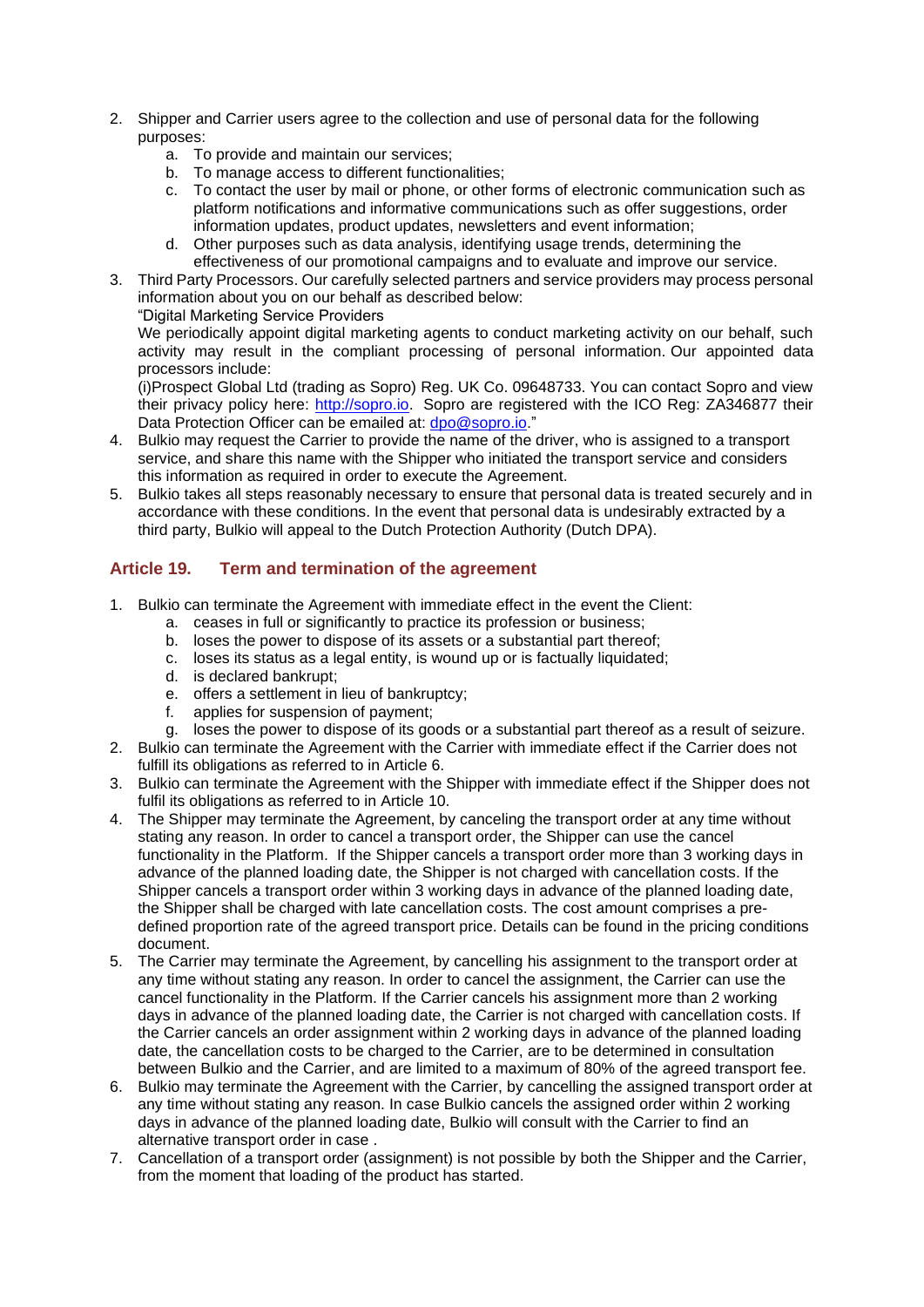- 8. Bulkio will inform the Shipper if after receipt of the product by the Carrier, the transport cannot in all reasonableness commence, be continued or completed within a reasonable period of time. The parties will in that case be entitled by means of a written notification to terminate the underlying Agreement, with termination coming into effect on receipt of the notification. The Carrier is not obliged to effect further transport to the place of destination and is entitled to unload the product and store the product at a place fit for the purpose; the Shipper is entitled to take possession of the product. The costs incurred with respect to the product in connection with the termination are for account of the Shipper.
- 9. In the event of termination or dissolution of the Agreement, all claims of Bulkio including future claims - shall be due and payable forthwith and in full.
- 10. All claims relating to the Agreement will become prescribed after 12 months and will lapse after 18 months.

### **Article 20. Applicable law and choice of jurisdiction**

- 1. All legal relations relating to this Agreement shall be exclusively subject to Dutch law.
- 2. All disputes between Bulkio and the Shipper or the Carrier shall be settled by the District Court in 's-Hertogenbosch. The District Court in's-Hertogenbosch is exclusively competent, unless otherwise expressly agreed in writing by the parties.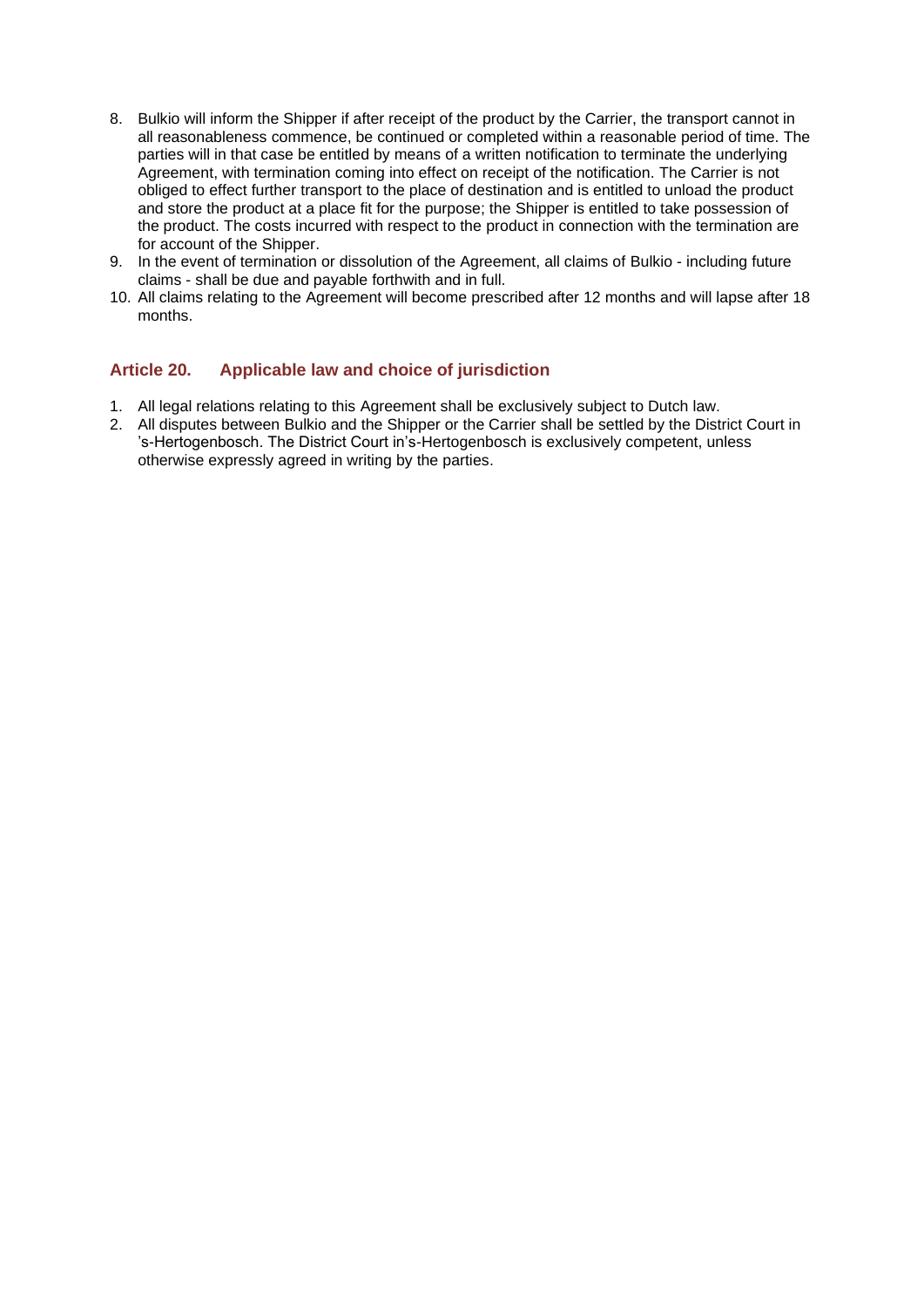#### **Appendix A. Procedural Regulations**

#### 1. Obligations upon the Carrier

- 1.1. SEALING The Carrier will ensure that the transported goods are correctly sealed from the moment of loading through to the moment of delivery to the recipient. If the Carrier himself loads the goods, he must ensure that everything is sealed. All sealing numbers must be listed on the CMR accompanying the product. In all other cases, the Carrier must inspect all seals and check whether the seals correspond with the numbers on the CMR. Following cleaning, the Carrier must first subject the loading unit, hoses and appendages to a visual inspection and subsequently himself seal all items and record the sealing numbers on the cleaning certificate or have the cleaning station sealed. If, after unloading, the Carrier is able to reload using the same tank, uncleaned, in the period between unloading and loading, everything must be sealed. In this case, use may be made of a neutral seal.
- 1.2. MONITORING CARGO The Carrier will monitor the transport from the moment of loading through to the moment of delivery or unloading at the recipient. In the event of delay whereby the Carrier can predict that the agreed delivery date and/or time will not be achieved, the Carrier must duly report this as quickly as possible, in writing, to Bulkio. At any moment, at the first request of Bulkio, the Carrier must (be able to) indicate to Bulkio where the cargo is located.
- 1.3. PASSING ON WAITING AND DEPARTURE TIMES Upon arrival at the loading, unloading or cleaning location, the driver must pass on the expected waiting time and the expected departure time to Bulkio. If the expected waiting time is longer than 30 minutes, the cause of this delay must also be passed on, so that Bulkio can take any necessary action.
- 1.4. CLEANING STATIONS The Carrier will only make use of cleaning stations approved for the order in question. The Carrier is responsible that its drivers only enter a cleaning bay if explicitly allowed by the operating personnel of the cleaning station.
- 1.5. BBS The Carrier has implemented the BBS program in respect of driving and loading/unloading.
- 1.6. STORAGE Any storage necessary during the transport must be approved by Bulkio and must be in accordance with the working methods of Bulkio and/or the Shipper and the applicable statutory requirements.
- 1.7. DOCUMENTS The Carrier will be provided with the necessary and required documents by the Shipper and/or Bulkio. The Carrier is responsible for the careful provision of all transport, cleaning and customs documents. The Carrier is required to check the content, completeness and correctness of all documents. The Contractor will ensure that as proof of receipt of the goods by the recipient or upon transfer of the documents, he can present a signature of the recipient. The Carrier must submit all documents to Bulkio. This process is subject to the reception principle: the obligation has only been fulfilled once the documents have been received by Bulkio.
- 1.8. DUTY OF INFORMATION The Carrier and his employees are required to inform Bulkio of all factors that could have a direct or indirect effect on the quality requirements necessary for the order. The Carrier must report any possibilities for improving current procedures to Bulkio.

#### 2. Obligations upon the Carrier in respect of personnel and safety

2.1 REGULAR DRIVERS – If the parties have agreed that the Carrier will deploy regular drivers, the Carrier must inform Bulkio in advance if one of the agreed drivers is to be (temporarily) replaced. The new driver must be instructed in advance on the working methods described in this agreement.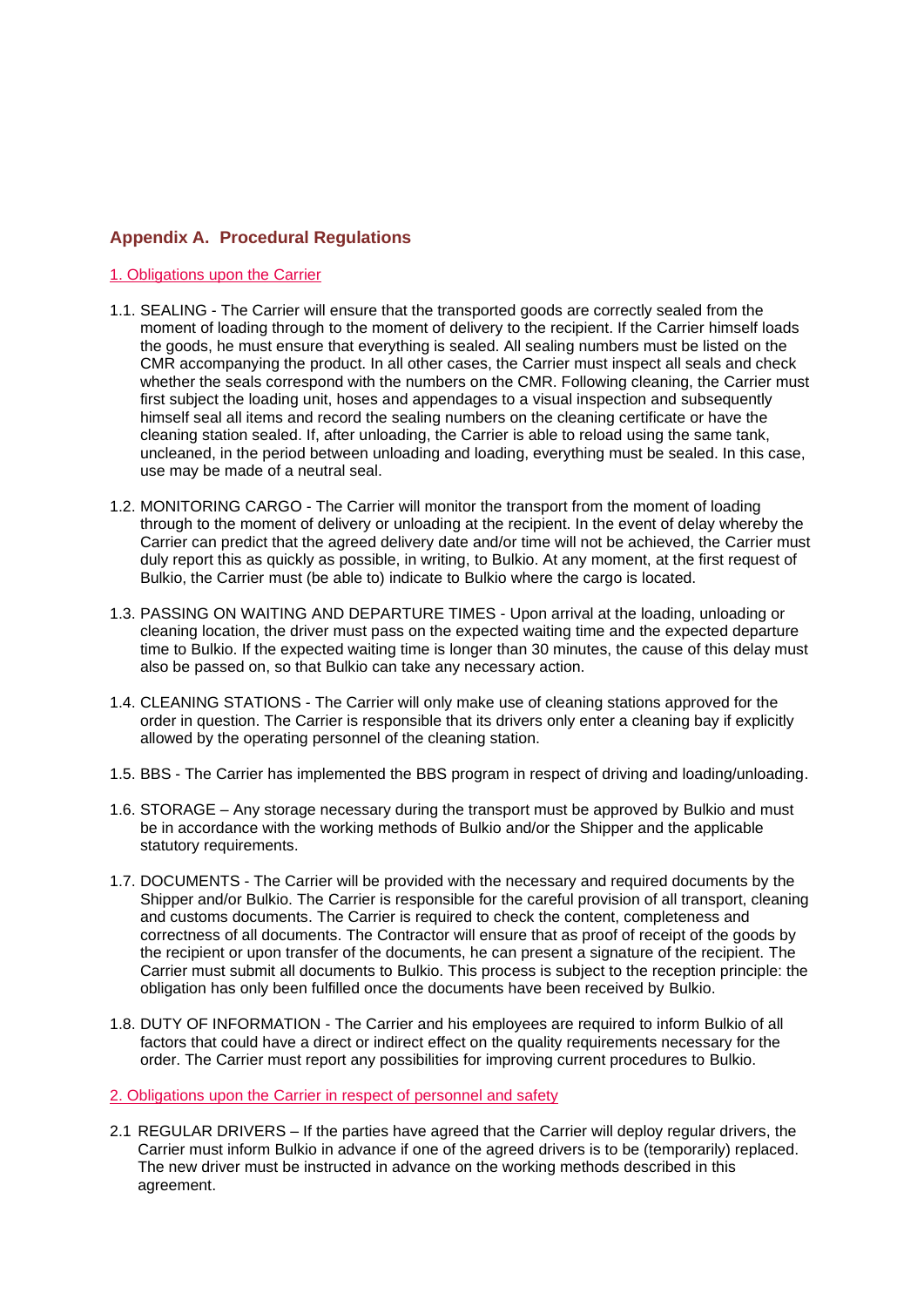- 2.2 SELECTION PROCEDURE The Carrier operates an adequate selection procedure for drivers. The Carrier guarantees that the driver receives the correct instructions including the driver's manual, and fulfils the requirements laid down in the Agreement. Under all circumstances the driver must speak German or English. If the transport is only undertaken in the country where the Carrier is established, however, speaking the local language is sufficient.
- 2.3 RULES AT THE LOADING AND UNLOADING LOCATION The Carrier must ensure that before driving to a loading or unloading location, the driver is conversant with all rules of behavior and environmental and safety rules at that loading or unloading location. The driver is obliged to always check all manlids and bolts, to ensure the load-unit is correctly closed after loading.
- 2.4 PERSONAL PROTECTIVE EQUIPMENT (PPE) Drivers are required at all times to have in their possession safety glasses, safety shoes, hearing protection, a helmet, a safety harness and reflective clothing, and to use these items as instructed. If applicable, other specified PPE must be used.
- 2.5 WORK RHYTHM DRIVERS Bulkio is thoroughly aware that the Contractor himself is fully responsible for planning his transport orders, taking account of applicable national and international legislation and regulations, in particular the EC Regulation 561/2006 (driving and rest times) or the local translation thereof. Bulkio considers it important that a sound balance be established between work and home life, and that the driver must be given the opportunity to spend time with his family/in his home environment. For this reason, the parties have agreed that it is the intention of the Carrier that a driver should not be permitted to spend more than 5 consecutive weeks in his truck, and the Carrier will take this into account in his planning. In this connection, the Carrier accepts a best efforts obligation.

#### 3. Equipment

- 3.1 CONDITION OF EQUIPMENT The equipment deployed in execution of the order must be inspected in accordance with the requirements applicable for the country of deployment. The equipment must fulfil all requirements and certificates necessary for the type of transport in question. If the equipment of the Carrier is not suitable for execution of the order, the Carrier is required to deploy similar replacement equipment, without any disruption or delay arising, in the execution of the order. Any resultant additional costs shall be for the account of the Carrier.
- 3.2 MAINTENANCE The Carrier is responsible for regular and preventive maintenance on his equipment. The Carrier inspects the equipment periodically and maintains inspection records. Transport equipment must be clean and well-maintained, and may not bear any other lettering or advertising than that of the Carrier himself.
- 3.3 HOSES Hoses and appendages must be thoroughly clean and well-maintained, and inspected and tested as often as necessary. At least the following tests must be performed:(1) visual testing (2) electrical continuity testing (3) pressure testing. The various quality requirements applicable, for example those for Food and Non-Food, must at all times be taken into account.

#### 4. Audit

4.1 AUDIT - The Carrier issues permission to Bulkio to carry out an audit. In this way, Bulkio can determine whether the business operations of the Carrier are in compliance with the requirements imposed by the Shipper, and all applicable legislation and regulations are complied with. Any nonconformities qualified by Bulkio as serious must have been corrected within 10 days. Nonconformities qualified by Bulkio as less serious must have been corrected within 30 days.

#### 5. Communication instructions

5.1 BAN ON COMMERCIAL CONTACT – The Carrier may not have any operational or commercial contact, in any manner, direct or indirect, with the customer(s) or client(s) of Bulkio. This applies both to the forwarder and the recipient. At all times, Bulkio shall act as contact point. All contacts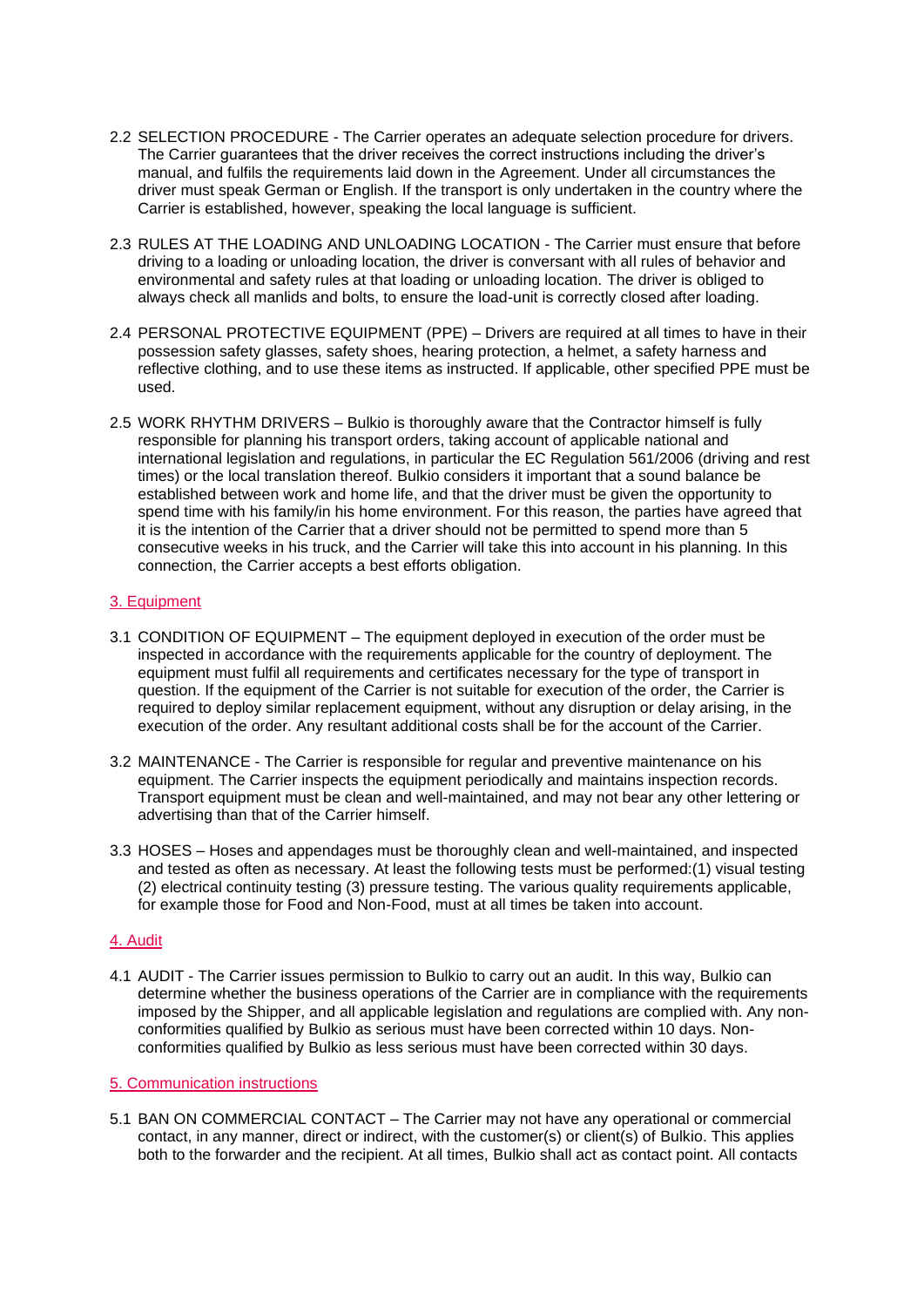shall take place via Bulkio, unless the Carrier has received written permission to maintain such contacts itself.

5.2 EXCEPTION - The Carrier must comply with all (site) instructions of the forwarders and the recipient. The Carrier himself must report upon arrival at both the forwarder and the recipient, and must wait before loading/taking receipt or unloading/delivery until the moment that the forwarder, recipient or Bulkio specifies that this work may be commenced.

#### **Appendix B. Invoicing and Payment Procedure for the Carrier**

#### 1. Invoicing

- 1. Bulkio issues invoices electronically on behalf of the Carrier.
- 2. Bulkio generates a weekly invoice which includes and adds-up all revenue lines, consisting of a transport fees and eventual surcharges, that are not yet invoiced.
- 3. The transport fee comprises the bid that was submitted and confirmed by the Carrier, and approved by Bulkio. The transport fee does not include weekend surcharges, residue surcharges and waiting time surcharges.
- 4. The eventual surcharges need to be requested by the Carrier. The monetary amount and the specific conditions under which the surcharges apply are described in the pricing conditions document, available in the Platform under the bidding section on the order details page. The document gives a description of the standardized surcharges that apply, and the underlying business rules that are defined to automatically determine whether the Carrier is entitled to receive extra compensation for the execution of a transport service.
- 5. For all surcharges the following pre-conditions are valid:
	- a. Execution data regarding loading must be filled in completely in the Platform, preferably within 24 hours, but not later than 17:00 (CET) of the next working day after loading has finished.
	- b. Execution data regarding unloading must be filled in completely in the Platform, preferably within 24 hours, but not later than 17:00 (CET) of the next working day after unloading has finished.
	- c. Surcharges must be requested on the Bulkio platform, preferably within 24 hours, but not later than 17:00 (CET) of the next working day after unloading has finished.
	- For waiting time and waiting days, the following additional pre-conditions are valid:
	- a. Carrier arrives on-time at the load / unload address.
	- b. A non-conformance report is sent by Carrier before 'the planned end time of the load / unload action + 2 hours'.
	- If these pre-conditions are not met, the Carrier is not entitled to any surcharges.
- 6. For Carriers integrated with Bulkio (so called e-connected carriers), surcharges are calculated and submitted automatically.
- 7. When a surcharge is submitted it turns automatically into status 'Proposed'.
- 8. The Carrier receives a shipment summary notification per individual transport service, at the moment that no surcharges can be requested anymore by the Carrier. This notification summarizes all relevant order details, including the transport fee and eventual surcharges. The Carrier is requested to accept or reject the shipment summary before the next working day at 17:00 (CET).
- 9. In case of acceptance, the surcharges convert into status 'Accepted'. In case of rejection, the Carrier is redirected to the Platform in order to accept or reject each individual surcharge, where rejected surcharges convert into status 'Rejected'. The Bulkio team will reassess the rejected surcharges and inform the Carrier about the outcome. When the shipment summary is not accepted or rejected by the Carrier before the next working day at 17:00 (CET), the surcharges are automatically converted into status 'Accepted'.
- 10. A transport fee can only be invoiced when the status of the transport order is 'Ready to invoice'. An order is converted into this status, only when:
	- a. Execution data regarding loading and unloading is filled in completely in the Platform, including load start- and end time, unload start- and end time and the corresponding weight per load- and unload action;
	- b. The CMR-document is uploaded in the Platform.
	- c. Bulkio accepted the execution data, in case the provided execution data deviates from the planned order data.
- 11. An eventual surcharge can only be invoiced when the status of the transport order is 'Ready to invoice' and the status of the surcharge is 'Accepted'. As a result, it can occur that a specific surcharge is not processed into the same invoice in which the transport fee of the related order is